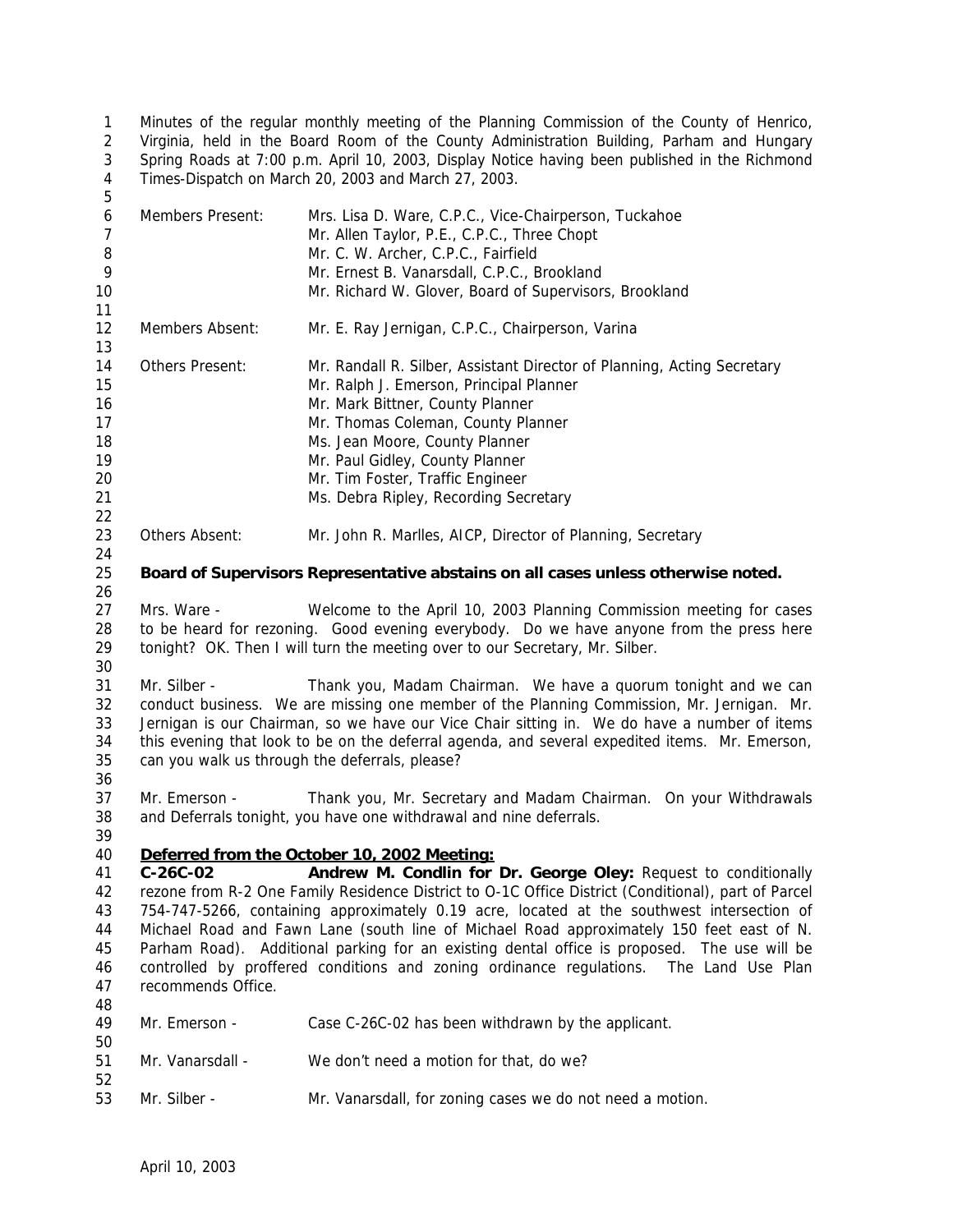Mr. Emerson - The next item is a deferral. It is on Page 1 of your Agenda. *Deferred from the February 13, 2003 Meeting:* **C-27C-02 RFA Management, LLC:** Request to amend proffered conditions accepted with rezoning case C-32C-89, on Parcel 740-750-0178, containing 12.415 acres, located at the northeast intersection of Ridgefield Parkway and Glen Eagles Drive, the northwest intersection of Ridgefield Parkway and Eagles View Drive, and the southeast intersection of Eagles View Drive and Glen Eagles Drive. The amendment would change the maximum density allowed from 7,850 square feet per acre to 8,975 square feet per acre. The existing zoning is B-2C, Business District (Conditional). The Land Use Plan recommends Commercial Concentration. Mr. Emerson - The deferral is requested to June 12, 2003. 68 Mrs. Ware - Is there any opposition to the deferral of this case? I move that Case C- 27C-02 be deferred to the June 12, 2003 meeting at the applicant's request. 71 Mr. Vanarsdall - Second. 73 Mrs. Ware - Motion made by Mrs. Ware and seconded by Mr. Vanarsdall. All in favor say aye. All opposed say no. The motion is passed. At the request of the applicant, the Planning Commission deferred Case C-27C-02, RFA Management, LLC, to its meeting on June 12, 2003. *Deferred from the December 12, 2002 Meeting:* **C-28C-02 Laraine Isaac for William D. Godsey:** Request to conditionally rezone from M-1 Light Industrial District to M-2C General Industrial District (Conditional) and C-1 Conservation District, part of Parcel 817-721-5981, containing 60.696 acres, located on the north line of 83 Oakley's Lane approximately 94 feet east of Oakley's Place and 217 feet west of S. Holly Avenue. The use will be controlled by proffered conditions and zoning ordinance regulations. An industrial park including a contractor's equipment storage yard is proposed. The Land Use Plan recommends Planned Industry and Environmental Protection Area. The site is also in the Airport Safety Overlay District. 89 Mr. Emerson - The deferral is requested to May 15, 2003. 91 Mrs. Ware - Is there any opposition to the deferral of this case? Mr. Vanarsdall - Since Mr. Jernigan is absent, I move that Case C-28C-02 be deferred at the applicant's request for 30 days. 96 Mr. Taylor - Second. Mrs. Ware - Motion made by Mr. Vanarsdall and seconded by Mr. Taylor. All those in favor say aye. All opposed say no. The motion passes. At the applicant's request, the Planning Commission deferred Case C-28C-02, Laraine Isaac for William D. Godsey, to its meeting on May 15, 2003. *Deferred from the March 13, 2003 Meeting:* **C-6C-03 Robert L. Stout for Gilbert E. Holt, Jr., Claudia T. Holt and Roberta J. Holt:** Request to conditionally rezone from A-1 Agricultural District to R-3C One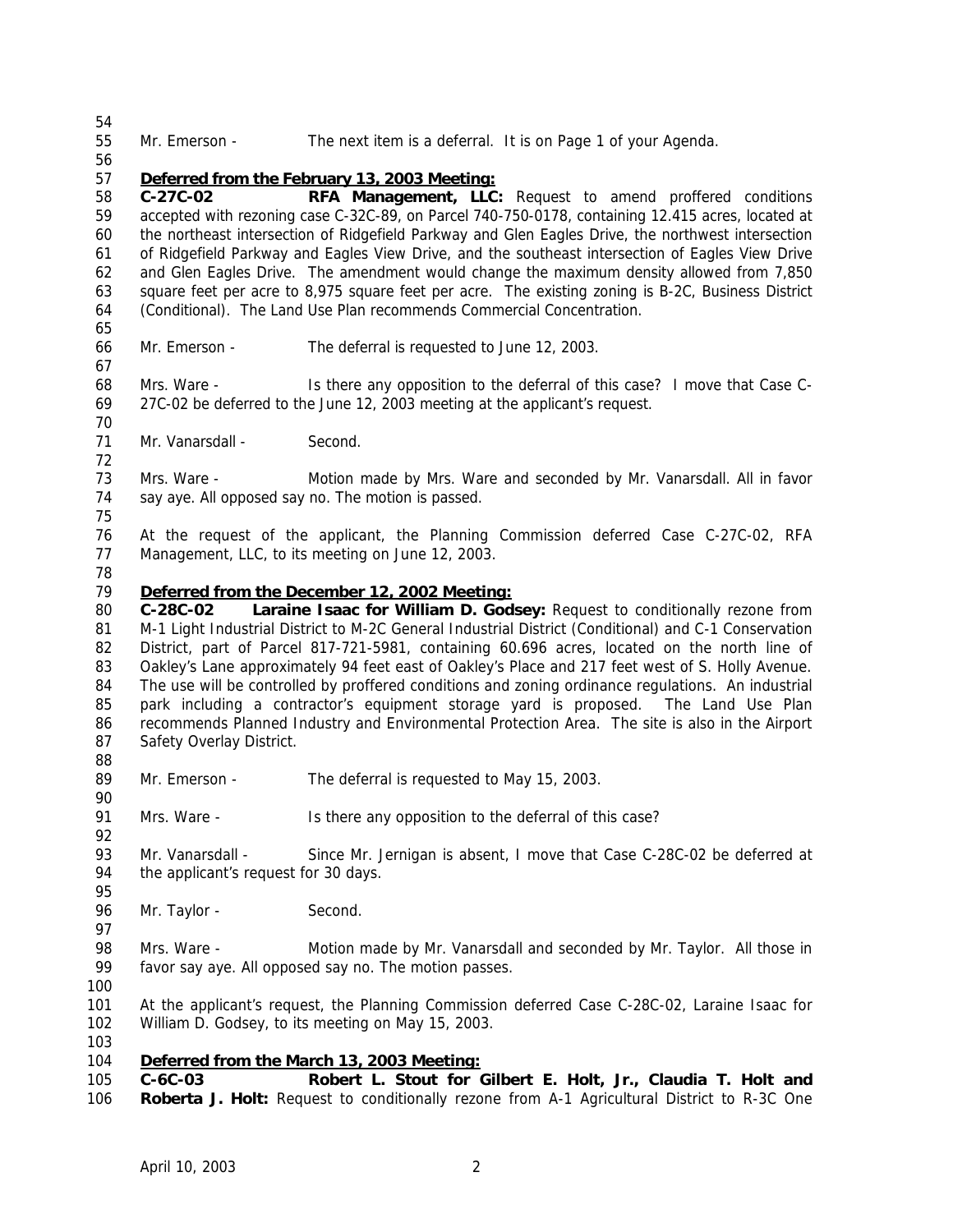Family Residence District (Conditional), part of Parcel 805-705-6565 (approx. 2.8 acres) and Parcel 805-705-5584 (approx. 0.767 acre), containing approximately 3.567 acres, located on the south line of Old Oakland Road approximately 600 feet west of Oakvale Street and adjoining the east line of the Old Oakland subdivision. A single-family residential subdivision is proposed. The applicant proffers no more than four (4) residential lots including the existing residence, will be developed on the property. The R-3 District allows a minimum lot size of 11,000 square feet. The Land Use Plan recommends Suburban Residential 1, 1.0 to 2.4 units net density per acre. Mr. Emerson - The deferral is requested to May 15, 2003. 117 Mrs. Ware - Is there any opposition to the deferral of this case? Mr. Vanarsdall - Madam Chairman, I move that Case C-6C-03 be deferred to May 15, 2003 at the applicant's request. 122 Mr. Archer - Second. Mrs. Ware - Motion is made by Mr. Vanarsdall and seconded by Mr. Archer. All in favor say aye. All opposed say no. The motion passes. At the request of the applicant, the Planning Commission deferred Case C-6C-03, Robert L. Stout for Gilbert E. Holt, Jr., Claudia T. Holt and Roberta J. Holt to its meeting on May 15, 2003. *Deferred from the March 13, 2003 Meeting:* **C-8C-03 Laraine Isaac for Godsey Properties, Inc.:** Request to conditionally rezone from A-1 Agricultural District to R-3C One Family Residence District (Conditional) Parcels 755- 768-1347 and 755-768-2764, containing 6.0 acres, located on the west line of Springfield Road at Olde Milbrooke Way. A single-family residential subdivision is proposed. The R-3 District allows a minimum lot size of 11,000 square feet. The Land Use Plan recommends Suburban Residential 2, 2.4 to 3.4 units net density per acre. Mr. Emerson - The deferral is requested to May 15, 2003. Mrs. Ware - Is there any opposition to the deferral of this case? Mr. Vanarsdall - I move that Case C-8C-03 be deferred at the applicant's request to May 15, 2003. 145 Mr. Archer - Second. Mrs. Ware - Motion is made by Mr. Vanarsdall and seconded by Mr. Archer. All in favor say aye. All opposed say no. The motion is passed. At the applicant's request, the Planning Commission deferred Case C-8C-03, Laraine Isaac for Godsey Properties, Inc. to its meeting on May 15, 2003. *Deferred from the March 13, 2003 Meeting:* **C-71C-02 Robert Atack/F. Robert Loftis for Cedar Fork, LLC:** Request to conditionally rezone from A-1 Agricultural District and R-2A One Family Residence District to R-3C One Family Residence District (Conditional) 16.447 acres and R-5AC General Residence District (Conditional) 34.593 acres, Parcels 813-729-0099, 813-729-1810, 813-728-1795, 812-729-4468 and 812-729- 5529, located on the west line of Cedar Fork Road at Tiffanywoods Lane. Up to 40 and 100 single family residences are proposed within the requested R-3C and R-5AC Districts,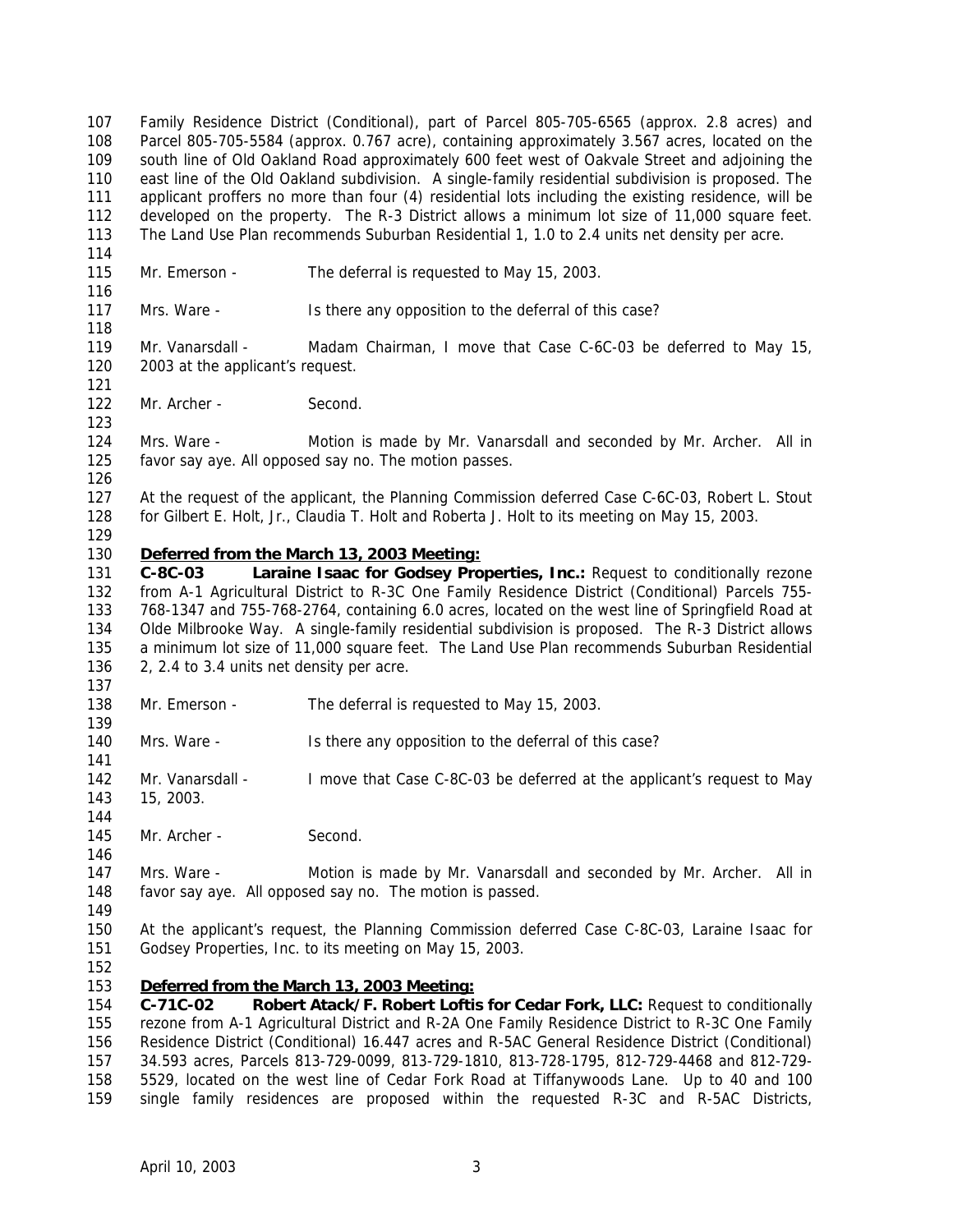respectively. The R-5AC District would permit zero-lot-line development. The R-3 District allows a minimum lot size of 11,000 square feet. The R-5A District allows a minimum lot size of 5,625 square feet. The Land Use Plan recommends Suburban Residential 1, 1.0 to 2.4 units net density per acre, and Suburban Residential 2, 2.4 to 3.4 units net density per acre. The site is also in the 164 Airport Safety Overlay District. Mr. Emerson - The deferral is requested to May 15, 2003. Mrs. Ware - Is there anyone in opposition to deferral of this case? Mr. Archer - Madam Chairman, I move deferral of Case C-71C-02 to the May 15, 2003 meeting at the request of the applicant. 173 Mr. Vanarsdall - Second. Mrs. Ware - We have a motion by Mr. Archer and seconded by Mr. Vanarsdall. All in favor say aye. All opposed say no. The motion is passed. At the request of the applicant, the Planning Commission deferred Case C-71C-02, Robert Atack/F. Robert Loftis for Cedar Fork, LLC to its meeting on May 15, 2003. **C-14C-03 Robert Atack for Atack Properties Inc.:** Request to conditionally rezone from A-1 Agricultural District and R-3AC One-Family Residence District (Conditional) to R- 5C General Residence District (Conditional), part of Parcel 751-766-9555, containing approximately 7.7 acres, located at the southwest intersection of Nuckols and Snowmass Roads. A multi-family residential development is proposed. The R-5 District allows a density up to 14.52 units per acre. The Land Use Plan recommends Suburban Residential 2, 2.4 to 3.4 units net density per acre, and Environmental Protection Area. 189 Mr. Emerson - The deferral is requested to May 15, 2003. Mrs. Ware - Is there anyone here in opposition to this case? Mr. Taylor - No opposition? Madam Chairman, I move deferral of Case C-14C-03, Robert Atack for Atack Properties, Inc. be deferred to May 15, 2003, at the applicant's request. 196 Mr. Vanarsdall - Second. Mrs. Ware - We have a motion by Mr. Taylor, seconded by Mr. Vanarsdall. All in favor say aye. All opposed say no. The motion passes. At the request of the applicant, the Planning Commission deferred Case C-14C-03, Robert Atack for Atack Properties, Inc. to its meeting on May 15, 2003. **C-15C-03 Andrew M. Condlin for Windsor Enterprises:** Request to conditionally rezone from A-1 Agricultural District to R-2AC One Family Residence District (Conditional), Parcels 740-775-9712, 740-774-4255, 739-774-4564, 740-774-1407, 740-771-4107, 740-773-4426, 740- 772-8110, 740-775-5801, and part of Parcel 740-771-4780, containing 128.4 acres, located beginning on the south line of Nuckols Road, the northern terminus of Luxford Place and the southern and western boundaries of Bridlewood subdivision. A single family residential subdivision is proposed. The applicant has proffered the maximum density of 1.8 units per acre. The R-2A District allows a minimum lot size of 13,500 square feet. The Land Use Plan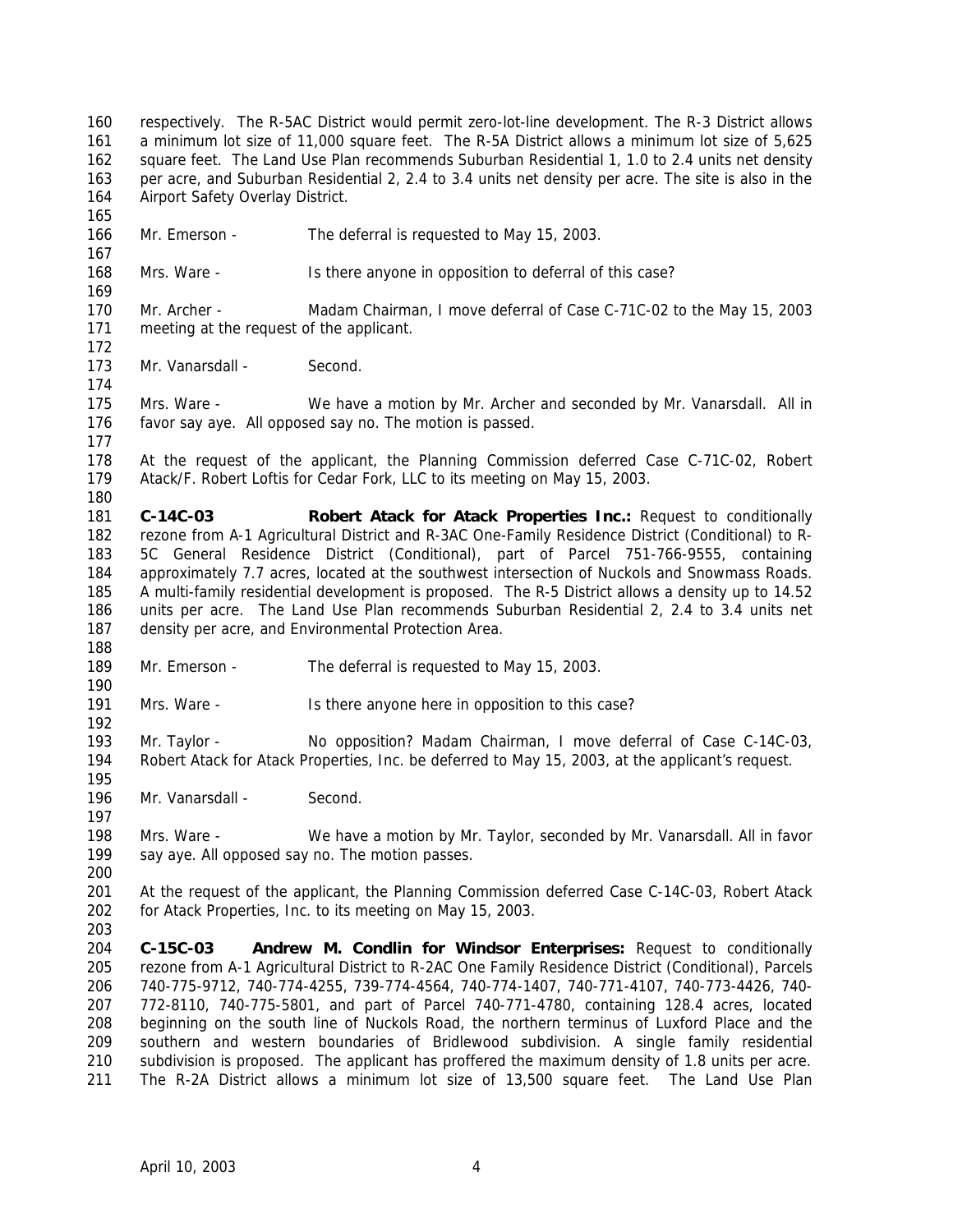- recommends Suburban Residential 1, 1.0 to 2.4 units net density per acre, Rural Residential, maximum of 1.0 unit per acre, and Environmental Protection Area.
- 

- 215 Mr. Emerson The deferral is requested to June 12, 2003.
- Mrs. Ware Is there anyone here in opposition to the deferral of this case?

 Mr. Taylor - Madam Chairman, there being no opposition, I will move that Case C- 15C-03, Andrew M. Condlin for Windsor Enterprises be deferred to June 12, 2003 at the applicant's request. 

223 Mr. Vanarsdall - Second.

225 Mrs. Ware - Motion made by Mr. Taylor, seconded by Mr. Vanarsdall. All in favor say aye. All opposed say no. The motion passes.

 At the request of the applicant, the Planning Commission deferred Case C-15C-03, Andrew M. Condlin for Windsor Enterprises to its meeting on June 12, 2003.

 **C-16C-03 Ralph Axselle, Jr. for Route 271, LLC:** Request to conditionally rezone from A-1 Agricultural District to R-2AC One Family Residence District (Conditional) and RTHC Residential Townhouse District (Conditional), part of Parcel 738-772-9227 and Parcel 739- 770-0693, containing 120.34 acres (107.97 – R-2AC; 12.37 RTHC), located on the east line of Pouncey Tract Road approximately 400 feet south of Perrywinkle Road and 600 feet north of Shady Grove Road. A single-family subdivision, including detached condominiums for sale, is proposed. The applicant has proffered the maximum number of lots not to exceed 2.0 units per acre. The R-2A District allows a minimum lot size of 13,500 square feet. The RTH District allows a maximum density of nine (9) units per acre. The Land Use Plan recommends Suburban Residential 1, 1.0 to 2.4 units net density per acre, and Environmental Protection Area.

Mr. Emerson - The deferral is requested to June 12, 2003.

Mrs. Ware - Is there anyone here in opposition to the deferral of this case?

246 Mr. Taylor - There being no opposition, Madam Chairman, I move deferral of Case C- 16C-03, Ralph Axselle, Jr. for Route 271, LLC, be deferred to June 12, 2003, at the applicant's request.

250 Mr. Vanarsdall - Second.

 Mrs. Ware - Motion made by Mr. Taylor and seconded by Mr. Vanarsdall. All in favor say aye. All opposed say no. The motion passes.

 At the request of the applicant, the Planning Commission deferred Case C-16C-03, Ralph Axselle, Jr. for Route 271, LLC, to its meeting on June 12, 2003. 

 **C-17C-03 Paul Hinson/Greg Koontz for Carol Sacra:** Request to conditionally rezone from A-1 Agricultural District to RTHC Residential Townhouse District (Conditional), Parcel 744-773-8230, containing approximately 5.07 acres, located on the south line of Old Nuckols Road, approximately 1,000' east of its intersection with Shady Grove Road. Attached single family residential townhomes for sale are proposed. The applicant has proffered a density not to exceed thirty-three (33) units. The RTH District allows a maximum density of nine (9) units per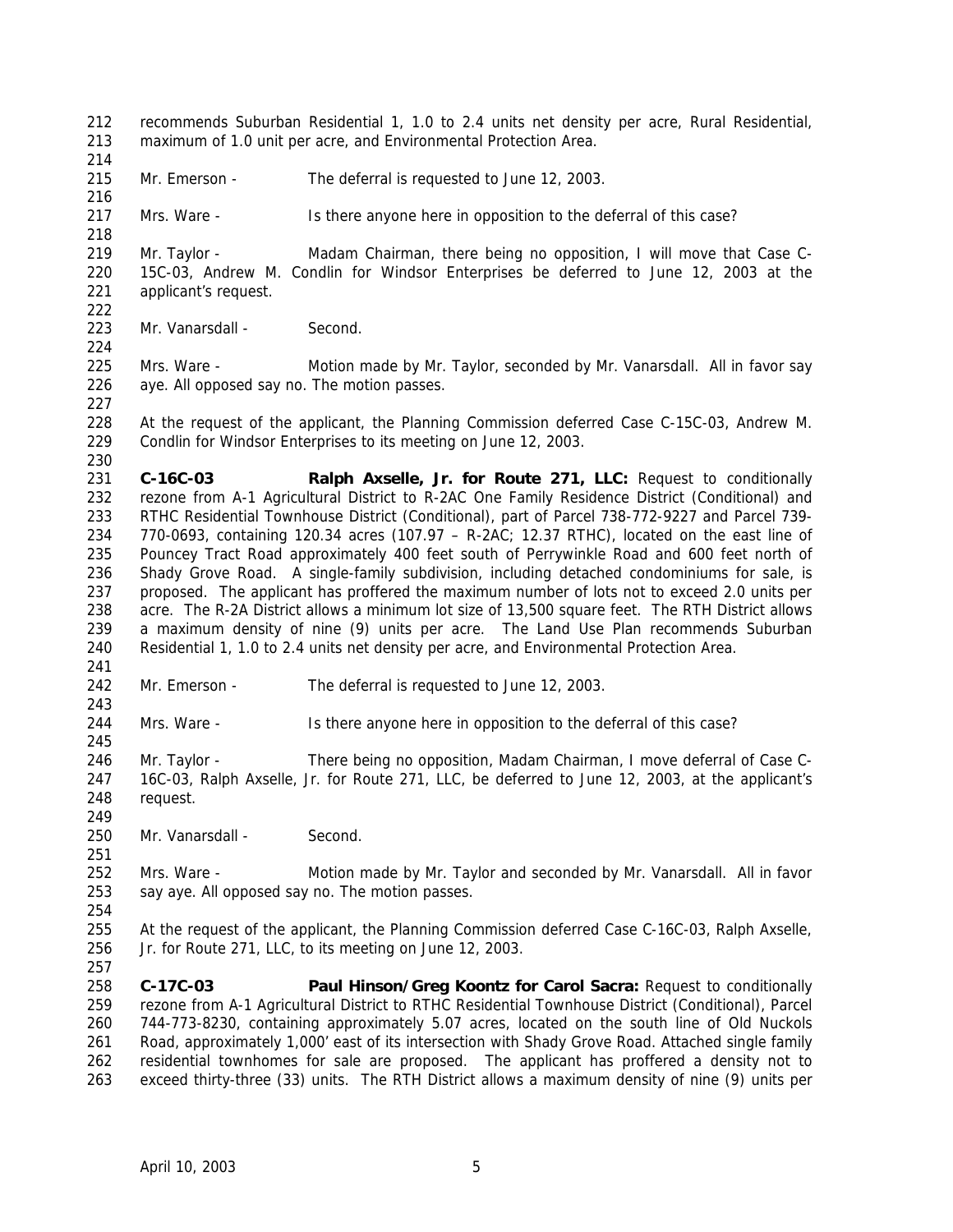acre. The Land Use Plan recommends Urban Residential, 3.4 to 6.8 net units per acre, and Environmental Protection Area.

267 Mr. Emerson - The deferral is requested to May 15, 2003.

Mrs. Ware - Is anyone here in opposition to the deferral of this case?

 Mr. Taylor - No opposition. Madam Chairman, I move the deferral of Case C-17C-03, Paul Hinson/Greg Koontz for Carol Sacra, to May 15, 2003, at the applicant's request. 

274 Mr. Vanarsdall - Second.

 Mrs. Ware - Motion made by Mr. Taylor, seconded by Mr. Vanarsdall. All in favor say aye. All opposed say no. The motion passes. 

 At the request of the applicant, the Planning Commission deferred Case C-17C-03, Paul Hinson/Greg Koontz for Carol Sacra, to its meeting on May 15, 2003.

 Mr. Silber - OK, now that we have dispensed with a large portion of our Agenda, we do have several items on the Expedited Agenda. Let me review for the public what this means. These are items that are on the Planning Commission Agenda that the issues associated with this request have been resolved to the staff's satisfaction. The Planning Commission member from that District has no unresolved issues at this point and we are not aware of any opposition from the public. It is on the Expedited Agenda so we do not have to hear the case, but if there is opposition to this request, it will be pulled off of the Expedited Agenda and heard in the order that is on the Agenda. We do have several on the Expedited Agenda and Mr. Emerson, can you point those out, please?

292 Mr. Emerson - Yes, Mr. Secretary

## *Deferred from the March 13, 2003 Meeting:*

 **C-7C-03 F. Robert Loftis for Sunstar Technologies:** Request to conditionally rezone from A-1 Agricultural District and R-2AC One Family Residence District (Conditional) to R- 3C One Family Residence District (Conditional), Parcel 762-761-6559 and part of Parcel 766-762- 1042, containing approximately 0.37 acre, located on the north line of Hungary Road approximately 60 feet east of Walton Farms Drive. A single-family residential subdivision is proposed. The applicant proffers a maximum of two (2) lots will be developed on the property. The R-3 District allows a minimum lot size of 11,000 square feet. The Land Use Plan recommends Suburban Residential 1, 1.0 to 2.4 units net density per acre.

Mrs. Ware - Is there anyone here in opposition to this case?

 Mr. Vanarsdall - I recommend that Case C-7C-03 be recommended for approval to the Board of Supervisors.

309 Mr. Taylor - Second.

 Mrs. Ware - Motion made by Mr. Vanarsdall and seconded by Mr. Taylor. All those in favor say aye. All opposed say no. The motion passes. Mr. Glover abstained.

 **REASON:** Acting on a motion by Mr. Vanarsdall, seconded by Mr. Taylor, the Planning Commission voted 4-0 (one abstention and one absence) to recommend that the Board of Supervisors **grant** the request because it continues a form of zoning consistent with the area and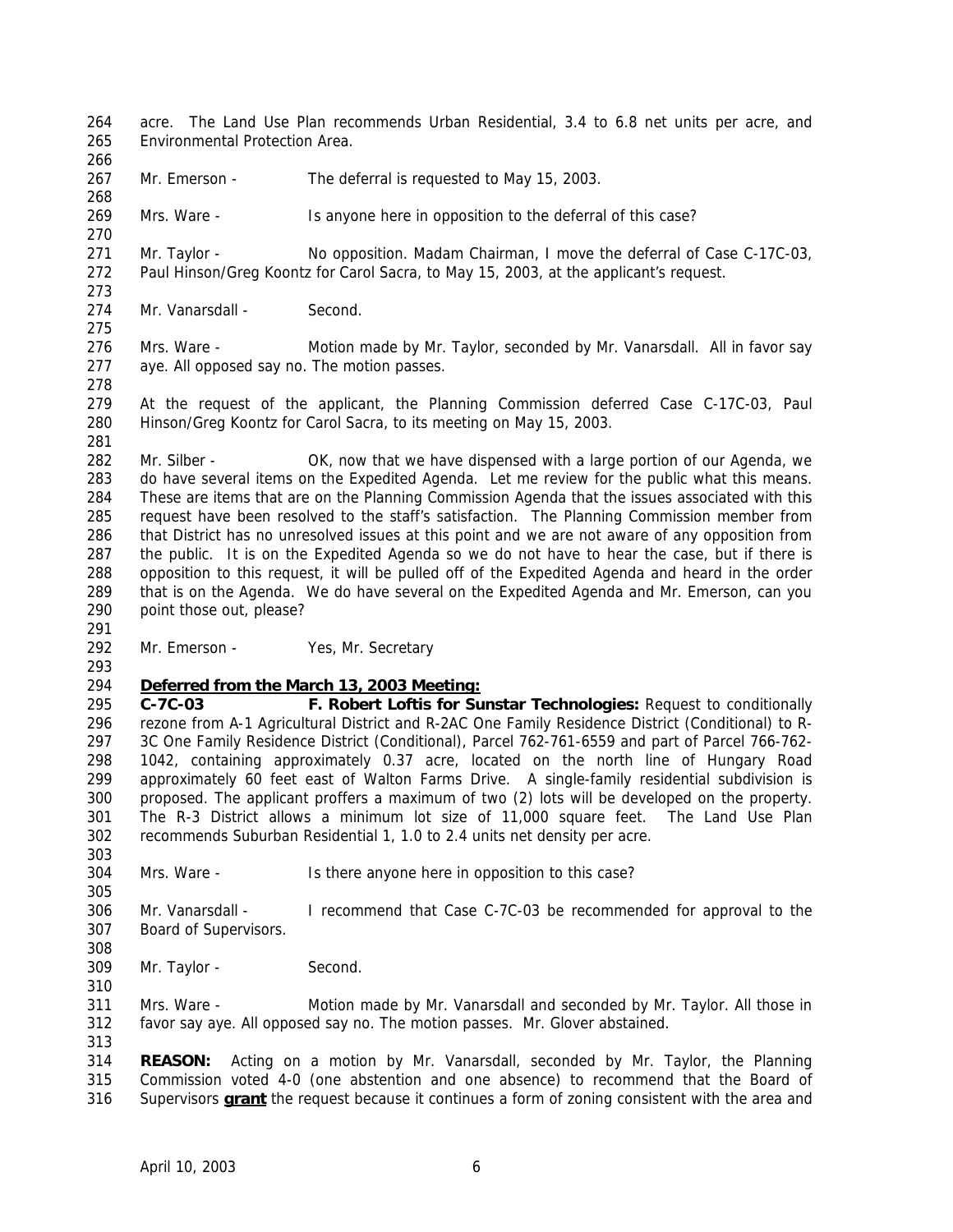because the proffered conditions will provide appropriate quality assurances not otherwise available. 320 Mr. Glover - Madam Chairman and Mr. Secretary, I abstain from all zoning cases due to the fact that they will come to the Board, and I will have an opportunity to vote on them there. Mr. Silber - Yes, sir. Thank you. **C-12C-03 Neil P. Farmer:** Request to amend proffered conditions accepted with rezoning case C-54C-02, on Parcels 748-766-1856, 747-766-9196, 748-766-2289, 748-767-3704, containing approximately 18.6 acres, located on the southeast line of Sadler Road at Trexler Road. The proffer amendment would increase the proposed density from thirty-three (33) to thirty-five (35) lots. The existing zoning is R-3C One Family Residence District (Conditional). The Land Use Plan recommends Suburban Residential 1, 1.0 to 2.4 units net density per acre. Mrs. Ware - Is there anyone here in opposition to this case? Mr. Taylor - Madam Chairman, there being no opposition, I will move that Case C- 12C-03, Neil P. Farmer, be approved on the Expedited Agenda. Mr. Archer - Second. Mrs. Ware - We have a motion by Mr. Taylor and a second by Mr. Archer. All those in favor say aye. All opposed say no. The motion passes. Mr. Glover abstained. **REASON:** Acting on a motion by Mr. Taylor, seconded by Mr. Archer, the Planning Commission voted 4-0 (one abstention and one absence) to recommend that the Board of Supervisors **grant** the request because the change does not greatly reduce the original intended purpose of the proffers and is not expected to adversely impact surrounding land uses in the area. **P-6-03 Gloria Freye for Chipotle Mexican Grill:** Request for a provisional use permit under Sections 24-58.2(d) and 24-122.1 of Chapter 24 of the County Code in order to permit an outside dining area, on part of Parcel 749-759-5776, containing approximately 832 square feet, located on an out-parcel of the Summit Shopping Center on the south line of W. Broad Street (U. S. Route 250) at Innesbrook Road. The existing zoning is B-2C Business District (Conditional). The Land Use Plan recommends Commercial Concentration. Mrs. Ware - Is there any opposition to this case? Mr. Taylor - Madam Chairman, on this one, I am not sure if this is opposition or the opportunity to make a comment. Mr. Nuckols - It is the opportunity to make a comment, Mr. Taylor. 362 Mr. Taylor - Madam Chairman, we may allow that if you like rather than coming back to it, or we could just go ahead and take it off the Expedited Agenda, whichever you prefer. Mr. Silber - Mr. Nuckols, do you intend to take much time to discuss this. We will be happy to pass it by. Mr. Nuckols - Not over a few minutes.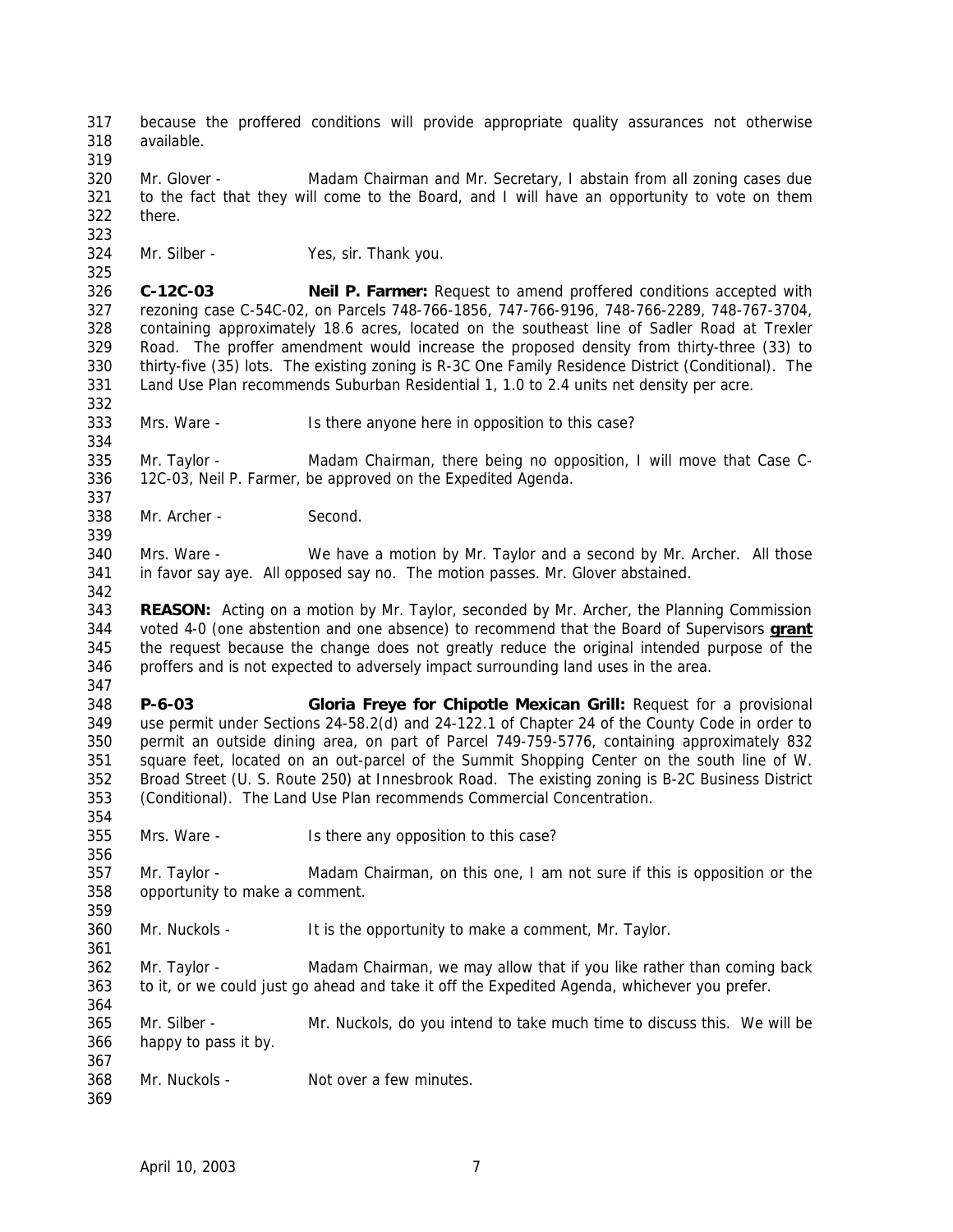Mr. Silber - Come on down.

 Mr. Nuckols - Good evening, members of the Commission, and ladies and gentlemen of the audience. My name is Norwood Nuckols and I live at 4181 Innsbrook Road and have been there for roughly 35 years. My home is about a third of a mile from the intersection of the Innsbrook Road with Broad Street and therefore a third of a mile from the Summit Shopping Center. I guess I have neither a fish nor fowl situation relative to this case. I am not opposed to the Mexican Restaurant or to the outdoor dining area, which is the specific subject of this case. I don't mind that usage, the Summit Shopping Center already being there. What I do object to is the, and I am speaking not only for myself, but for my neighbors all along Innsbrook, Riverdale, and Thorncroft Roads, is that there is a very vexatious traffic situation that people who live in our area have for getting out into Broad Street. How bad it is – I think you just have to see it and live with it day by day to realize how bad it is. We have made numerous requests over the years that something be done about this, going back to when the zoning, not the zoning but the first POD was approved for the Summit Shopping Center, something like 10 years ago, I think that was. We have talked at length and numerous times with the County Traffic Engineers and with VDOT. They are involved since Broad Street – Route 250 is a State Highway, and nothing has ever been done to help that situation yet. I guess what this brings us down to is we would like that there be no further commercial development in the Summit unless and until something is done about this traffic. That is the nub of this whole thing and if you all conclude that you must approve this case, please, at the very least, get something done by VDOT, by the County, whoever has to deal with it, to do away with the u-turns at this intersection. Mr. Taylor and I have discussed it at length and he is quite familiar with this problem. So, we ask that we get some consideration before there is a very bad tragic accident there. We have been very cautious so far, but keep your fingers crossed because there is one coming if something isn't done about it. And that is my request unless you all have questions.

 Mr. Silber - Mr. Nuckols, we appreciate that. I know you have been down here before speaking to this matter and I think we are sensitive to your issues. What is on the agenda right now is, as you are aware, is just for this use permit to have outdoor dining. So, this use is permitted here. They can go forward with this, but we are sensitive to your situation. If we need to discuss this further, we do have the Traffic Engineer here. But, I think because this is a State facility, State Highway, then I think you know where we stand with the u-turn movements being a VDOT consideration.

 Mr. Vanarsdall - Madam Chairman, I have a question for Mr. Nuckols. Norwood, we promised you, I think when the Panera Restaurant went in there, we promised you that night that it would be looked into at some length, and that someone would get back with you. Did that materialize? 

 Mr. Nuckols - Yes and no. The County folks did their part, and, of course, we ended up being in discussion with VDOT through the Sandston Residency Office and through the Colonial Heights District Office. Their response was, well, I am just going to say that we got no satisfaction. They showed no interest and I will even go so far as to say that it came to the point that they refused to return our telephone calls from the Colonial Heights office, so, in total, we are very dissatisfied with how this has been handled.

| 417 | Mr. Vanarsdall - | Does Universal Ford still use it all the time? |
|-----|------------------|------------------------------------------------|
| 418 |                  |                                                |

- Mr. Nuckols Yes, sir. They still contribute many u-turns per day.
- 421 Mr. Vanarsdall OK. Thank you.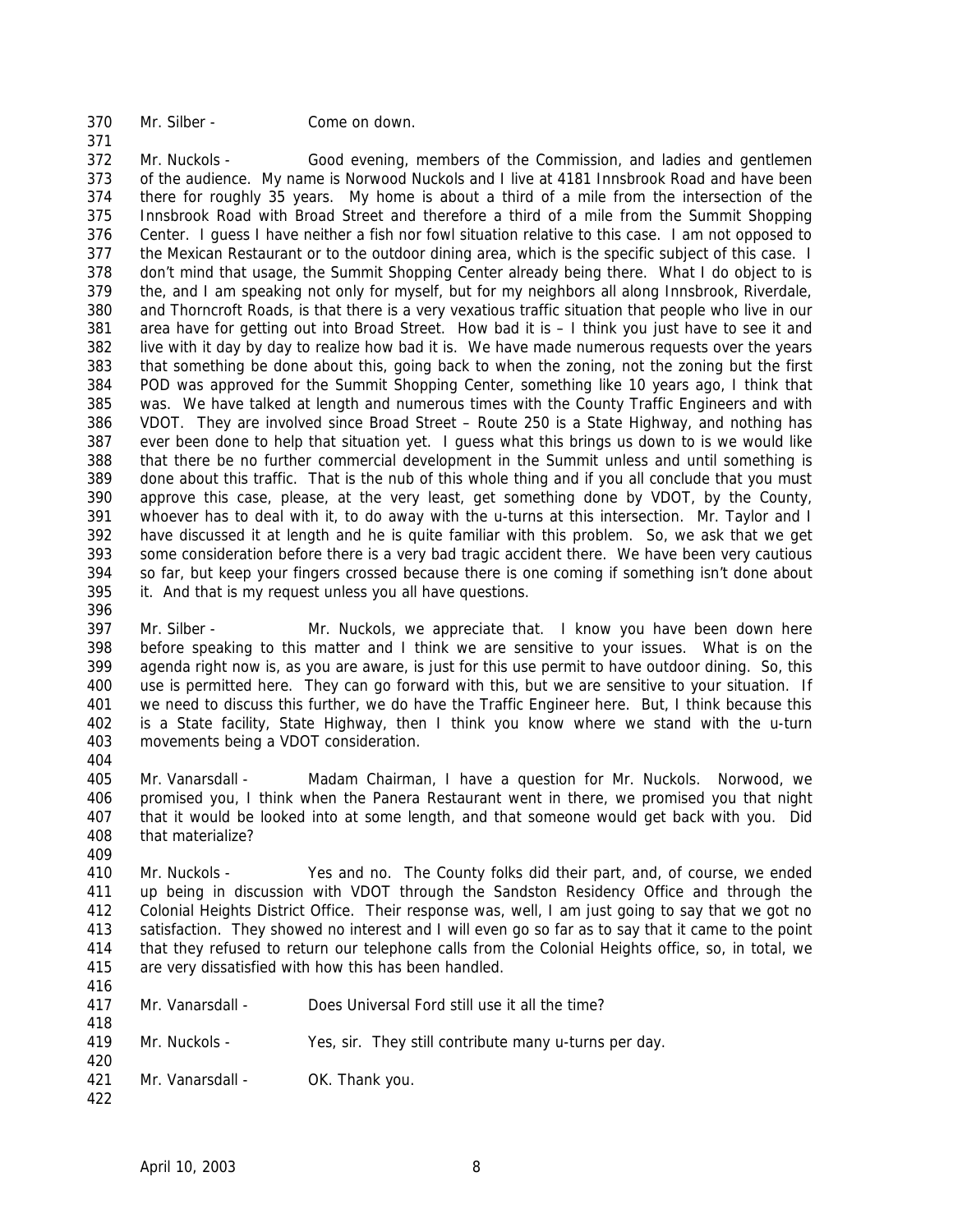Mr. Taylor - Thank you, Mr. Nuckols. As has been said by Mr. Silber, I think the County is well aware of this, and Mr. Foster is in the audience, and I know that he is aware of it, and without taking a lot of time, because we want to put this on the Expedited Agenda, I think 426 the County is well aware of the issue and your concerns, and your concerns are something that is being looked into, and I think what we will do, based on your comment tonight, I will contact the Traffic people and talk some more and ask them that we give you some kind of a response by letter or whatever with regard to the status, if that is acceptable to you, sir.

431 Mr. Nuckols - Thank you, sir.

Mr. Taylor - You are very welcome.

Mr. Nuckols - Thank you for hearing me at this stage of the hearing tonight.

 Mr. Taylor - You are very welcome, sir. Madam Chairman, there being no other opposition, I will move approval of Case P-6-03, Gloria Freye for Chipotle Mexican Grill, on the Expedited Agenda.

Mr. Archer - Second, Madam Chairman.

 Mrs. Ware - Motion made by Mr. Taylor, seconded by Mr. Archer. All in favor say aye. All opposed say no. The motion passes. Mr. Glover abstained.

 **REASON:** Acting on a motion by Mr. Taylor, seconded by Mr. Archer, the Planning Commission voted 4-0 (one abstention and one absence) to recommend that the Board of Supervisors **grant** the request because it is reasonable in light of the surrounding uses and existing zoning on the property.

Mr. Emerson - That completes the Expedited Agenda for tonight.

Mrs. Ware - Thank you.

## *Deferred from the March 13, 2003 Meeting:*

 C-10C-03 Andrew Condlin/Caroline Browder for Wendy's International, Inc.: Request to conditionally rezone from O-2 Office District to B-2C Business District (Conditional), Parcel 741-741-6996, containing 0.586 acre, located at the southeast intersection of Patterson Avenue (State Route 6) and Pump Road. A Wendy's Fast Food Restaurant with drive-thru is proposed. The use will be controlled by zoning ordinance regulations and proffered conditions. The Land Use Plan recommends Office.

## *Deferred from the March 13, 2003 Meeting:*

 **P-4-03 Andrew Condlin/Caroline Browder for Wendy's International, Inc.:** Request for a provisional use permit under Sections 24.58.2(a) and 24-122.1 of Chapter 24 of the County Code in order to extend the permitted hours of service until 1:00 a.m., on Parcel 741-741-6996, containing 0.586 acre, located at the southeast intersection of Patterson Avenue (State Route 6) and Pump Road. The existing zoning is O-2 Office. The Land Use Plan recommends Office.

- 
- Mr. Silber Mr. Mark Bittner will make our presentation.

 Mr. Bittner - Thank you, Mr. Silber. What you see on the screen right here (referring to rendering) is the latest site plan for this proposed Wendy's. I will just orient everybody. Patterson Avenue is at the top of this drawing. Pump Road is on the left side of the drawing and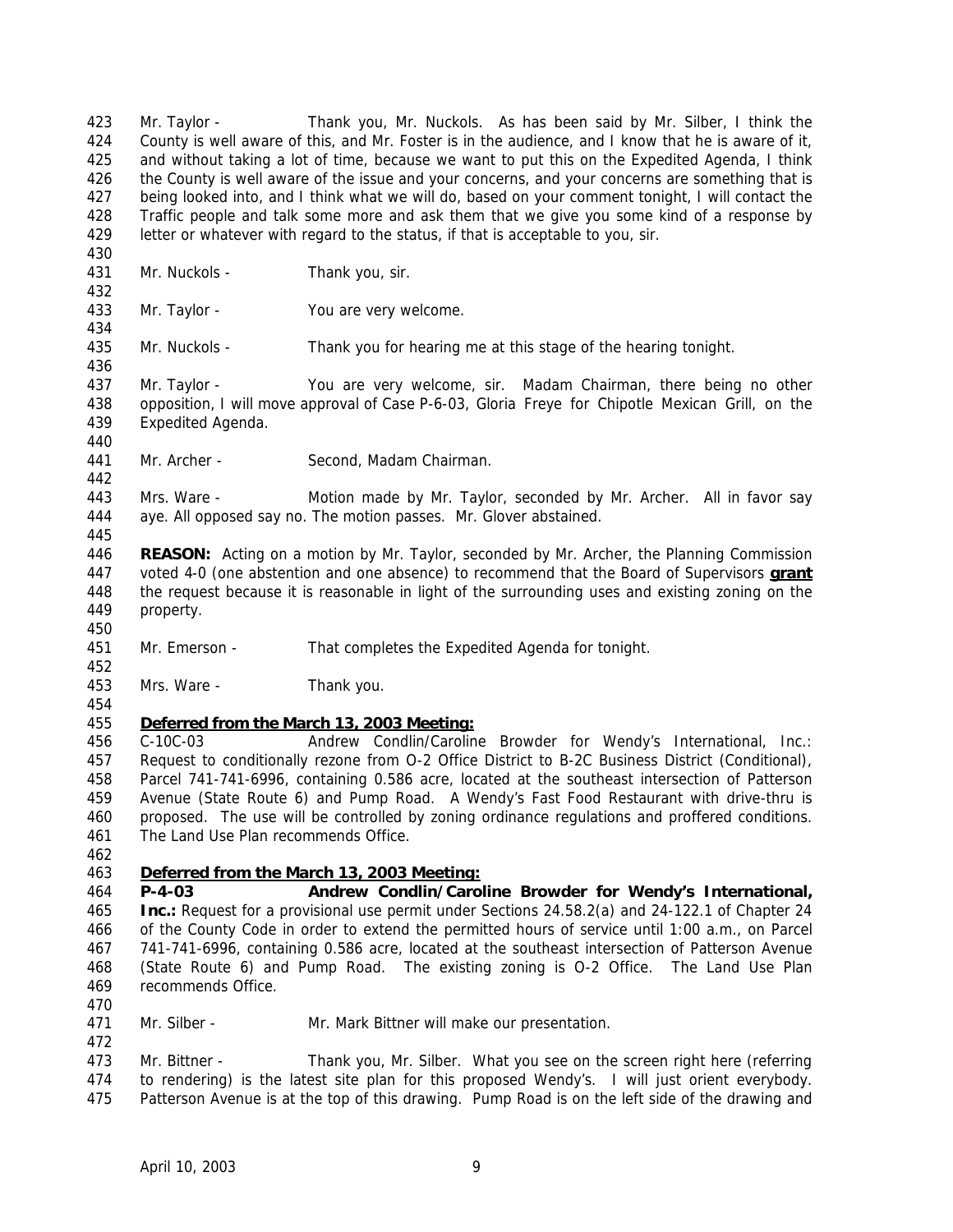the rectangular figure in the middle would be a proposed drive-through for Wendy's. The site is wooded and designated Office on the 2010 Land Use Plan.

479 Staff had previously viewed this as a positive request that could have improved the aesthetics of an existing commercial area. Because of the unique characteristics of this site, staff had asked to see more detail concerning site layout, landscaping, and architectural design. The applicant supplied this information, and upon its examination, several issues of concern were noted.

 Staff now feels this site is not large enough for the proposed use. Traffic circulation would be extremely tight and vehicular conflict could be substantial, both on-site and in the Pump Road - Patterson Avenue intersection. 

The small size of the site may also not allow sufficient room for quality landscaping.

 The applicant is also proposing grading on the site that would require construction of a retaining 491 wall adjacent to neighboring buildings. This wall would be 8 ft. at its highest point. Staff is concerned not only with the appearance of this wall, but also its potential impact on the structural integrity of adjacent development. 

 Staff is also concerned with the request for extended hours of operation. No similar business in the Patterson Avenue corridor operates during extended hours. Permitting that to happen on this site would likely encourage other businesses in the corridor to request the same.

- 
- Because of these concerns, staff cannot recommend approval of this application. I would be happy to answer any questions you may have.
- Mrs. Ware Before we have any questions for Mr. Bittner, is there anyone here in opposition to this case? OK. Thank you. Do you have any questions?

 Mr. Vanarsdall - Mr. Bittner, the way the traffic looks around the building, there is an awful lot of traffic on Patterson Avenue, and it is a pretty good speed, too, isn't it? 

 Mr. Bittner - Yes, there is, and the entrance from Patterson would be extremely close to the intersection. On this here (referring to rendering) we had marked in the dark arrows where we think there is a potential for some vehicular conflicts, crossing over drive isles and people leaving the drive-through and people trying to get into the drive-through, coming off of Patterson and so forth, and, of course, Tim Foster, from Traffic Engineering is here to speak further, but this here illustrates where we think the major traffic conflicts could occur on this site. 

Mr. Vanarsdall - Thank you.

 Mrs. Ware - Any other questions? OK. Thank you, Mr. Bittner. Do you want to hear from the applicant, Mr. Condlin?

 Mr. Condlin - Thank you, Madam Chairman, and members of the Commission. My name is Andy Condlin from Williams-Mullen and I have with me John Howard from Wendy's International, Lance Coats from TIMMONS, and Lee Archer, who is a representative of the property owner. This property is .586 acres, admittedly a small site, probably most well known for having a for-sale by Bill Eudalie for office use for as many years as I think I have been in Richmond, has been at this site. This property, and I don't think I heard from Mr. Bittner that other than the size, most of the objections result from a site plan issue, not necessarily from a real objection as to the use that we are proposing or the zoning that we are proposing, other than the PUP for additional hours. I don't think there is any real objection here with respect to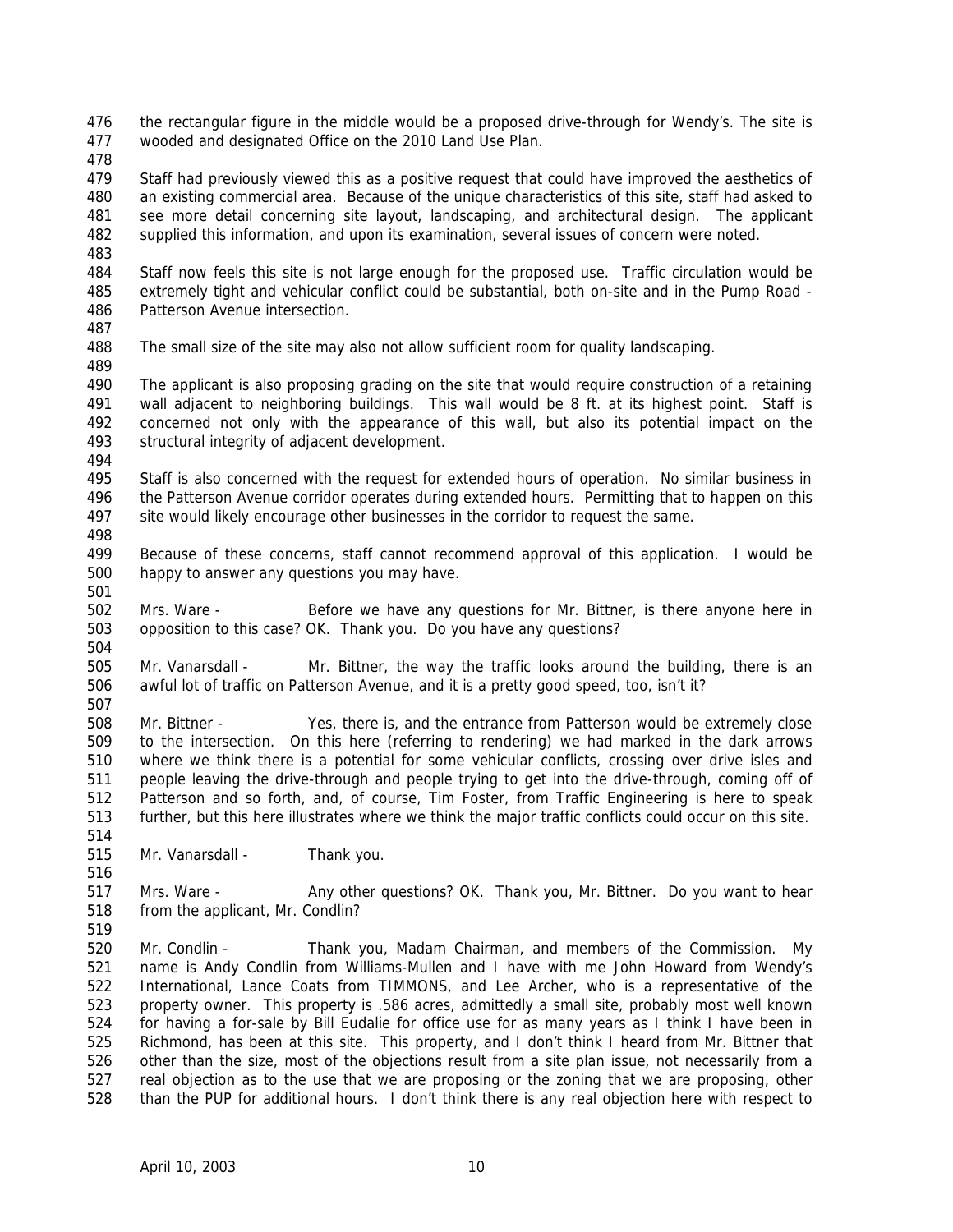that particular type of use that we are proposing. The items that he has set forth, the retaining wall, the landscaping, the size of the site and the traffic conflict, I think are all related to site-plan type issues. I think it is also indicative of the fact that there was a neighborhood meeting where a few people have shown up as well as a letter in the file that said there is support from the neighboring Riverlake Colony Homeowners Association.

 As to the retaining wall, there was a concern that was expressed to us that the retaining wall was too high, potentially dangerous, and an invitation for graffiti. Originally, the wall went along, if I may, I will go along here (referring to rendering), the walls along the eastern side of the site and along the rear of the site. After reducing the footprint of this site by getting rid of the sit down seating, we reduce the footprint from 2,400 sq. ft. to 1,255 sq. ft., so we've got 1,255 sq. ft. building on the site. By doing that, along with some other benefits, we are able to reduce the, I think a pretty quick increase in height to 10 feet along this wall, to make it a gradual tapered increase up to 8 ft. at its highest point, but also eliminate the rear wall. That would go along because of the existing wall that is already here serving the veterinarian office space. The upshot of this is that I don't think it is uncommon at all to have a wall, a retaining wall along what I consider a very difficult site with respect to – it is really just a leftover piece. There are a number of examples that have been done well throughout the County, including at Short Pump Crossing and just recently as proposed by the Kroger along East Ridge Road at the very same height.

 With respect to the reduction of the site, we had the additional benefit of being able to decrease the parking. Originally, it was sit down seating. We had 2,400 sq. ft. of building and we, therefore, had 24 parking spaces. By reducing this down to 1,200 sq. ft. we were able to have 14 spaces. They did a couple of things. Obviously, there was a concern with the fact that the employees would be taking up a number of the 24 spaces, and would there be enough spaces for the customers. With the drive-through only, I think this is certainly one instance in which the Code requirements probably exceed that which is practically necessary. With 14 spaces at a drive-through only, I don't think there is a real need for any additional spaces. In addition, by creating a smaller footprint and lower spaces, we were able to have the benefit of increasing our landscaping throughout the area.

 In the staff report, of the eight suggestions that were made by staff, half were about landscaping. We have made some vast improvements in the landscaping and particularly the most – the best improvements we have made were the increase in the areas along the various sides of the property. Along the front, we went from 10 ft. to 15 ft. Along the side, along Pump, we went from 10 to 15 feet. On the side opposite Pump, we went from 6 to 12 to 13 feet, and in the back we went from 10 feet up to 17 feet and greater in this area in the back. And now since we have increased the green area on our space from 20% to over a third of the site. We have exceeded the requirements by Code in all of those instances, and we have proffered a very specific, and, I think, effective landscaping plan. We have also addressed the concerns by the staff by placing plantings in the median, and I apologize for the fact that in the staff report it did mention that there were some plantings to be made at the end of Pump Road. We did not put that on our landscape plan that we have proffered which has been placed here. And you can see that we have specifically placed within the area what we were going to do as far as effective landscaping throughout the site.

 The two greatest concerns that I think the staff had provided was that there was an over-use of the site and the traffic conflicts. Obviously, I can't do anything about the size of the facility. It is obviously a very small site. One of the comments that has been made is that it is zoned for office and would an office use be more appropriate? I would propose to you that even with an office that could be built without any conditions on the property, but they would have to maximize the site even more than what we are doing with this case. There would be a very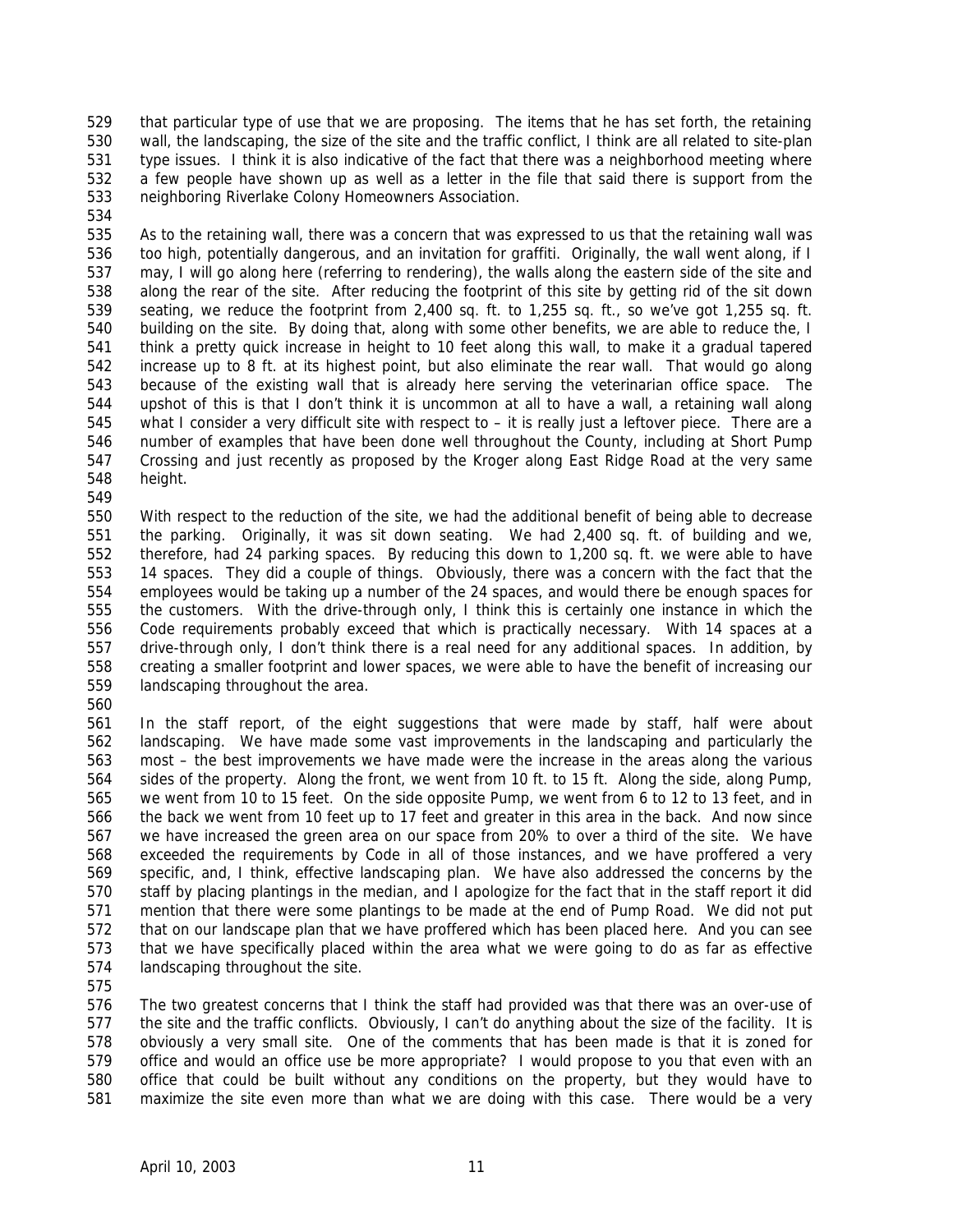small building at even 3,500 sq. ft., which I don't think is marketable in the office market. Fourteen spaces are the same number of spaces that would be required. I would also contend because this had been on the market for so long that there really is not a market for an office space that could be put onto this site. With no conditions that would prohibit maximizing the use of the site per the Code requirements, I would contend that there be even small buffers and smaller landscape area that we are proposing here, and having a larger building and potentially even more conflict with the surrounding area. Further, there are a number of sites throughout Henrico that have had fast food restaurants on small parcels. It is simply the nature of what the business is. For example, at Parham and Staples Mill, there is a Burger King, and I only choose that because that is the closest one and the one that we looked at that we were able to get the information. The building is actually 10% of the overall area site. That parcel is only .826 acres with a sit-down restaurant, containing 3,600 sq. ft., but also having 42 parking spaces. In essence, they have a building that is three times the size and three times the parking, but they've also only got a building that is a difference of a quarter of an acre. By comparison, we are asking for a 1,200 sq. ft. building site, which is a very small site, considering even the size of this parcel, which is .589 acres. I think the point is that Burger King functions very well and it looks good on paper. In looking at that, it looks very tight, and could be seen as very tight, just as ours does on paper, but I think it does function well. 

 Finally, I will bring myself to the traffic conflicts that were pointed out. One of the reasons that we specifically looked at that Burger King at Parham and Staples Mill was because that it functions almost exactly as our site functions. As you come off of Staples Mill, and I have the site plan, if you'd like to take a look at that, as you come off of Staples Mill you have to do a complete loop around the property, just like you do off of Pump Road on our property. There is a conflict at the Patterson Avenue access, just as there is, I would contend, at the Parham Road access, off of Burger King. Again, I think that functions well and I don't believe it is any more conflict than is typical at a fast-food restaurant, other drive-through facilities and typical for any gas station, for example, or any other high traffic use. I think the key is that the stacking lanes are functioning properly and moves the traffic circulation properly. Again, I don't think it is uncommon for fast food restaurants that I would point to, for example, Parham and Patterson, not to pick on Burger King tonight, but also another Burger King, where there is a number of conflicts that have come in, and in checking with the Traffic Department, I don't think that there has been any large number of reports, any greater than any other site on these types of facilities. I would also point out that in the staff report I don't believe what was written down, that the Traffic Department had any real concerns that they were that dissatisfied with the traffic circulation. The only comment they did make was to make the entrance perpendicular onto Patterson Avenue.

 Finally, I think there is a compelling argument to make that even though this site is small, that the use of this site is better than a lot of the other particular uses that could be made for this site. This proposal creates an opportunity that is as good or better than any other alternative, especially with this small of a footprint. It also functions as typical as other fast food restaurants with drive-through. Staff proposed that it could support the case if we met a lot of the following items that were placed in the staff report. I do believe that we have addressed all of those items. The proposal is consistent with the surrounding uses and with the surrounding zoning. The proposal matches or exceeds all of the development criteria, including elevations, which I do have a colored rendering. At the time we submitted our package, we didn't have this in color, but a color rendering of what I think is a very nice looking building and would be very effective and a very good use of this property.

 Finally, I would ask, and I know that this is a difficult decision either way that you vote, but I hope that this property owner and the user will have an opportunity to make a viable use of this site, just as others have with their properties, even for fast food restaurants, and we request that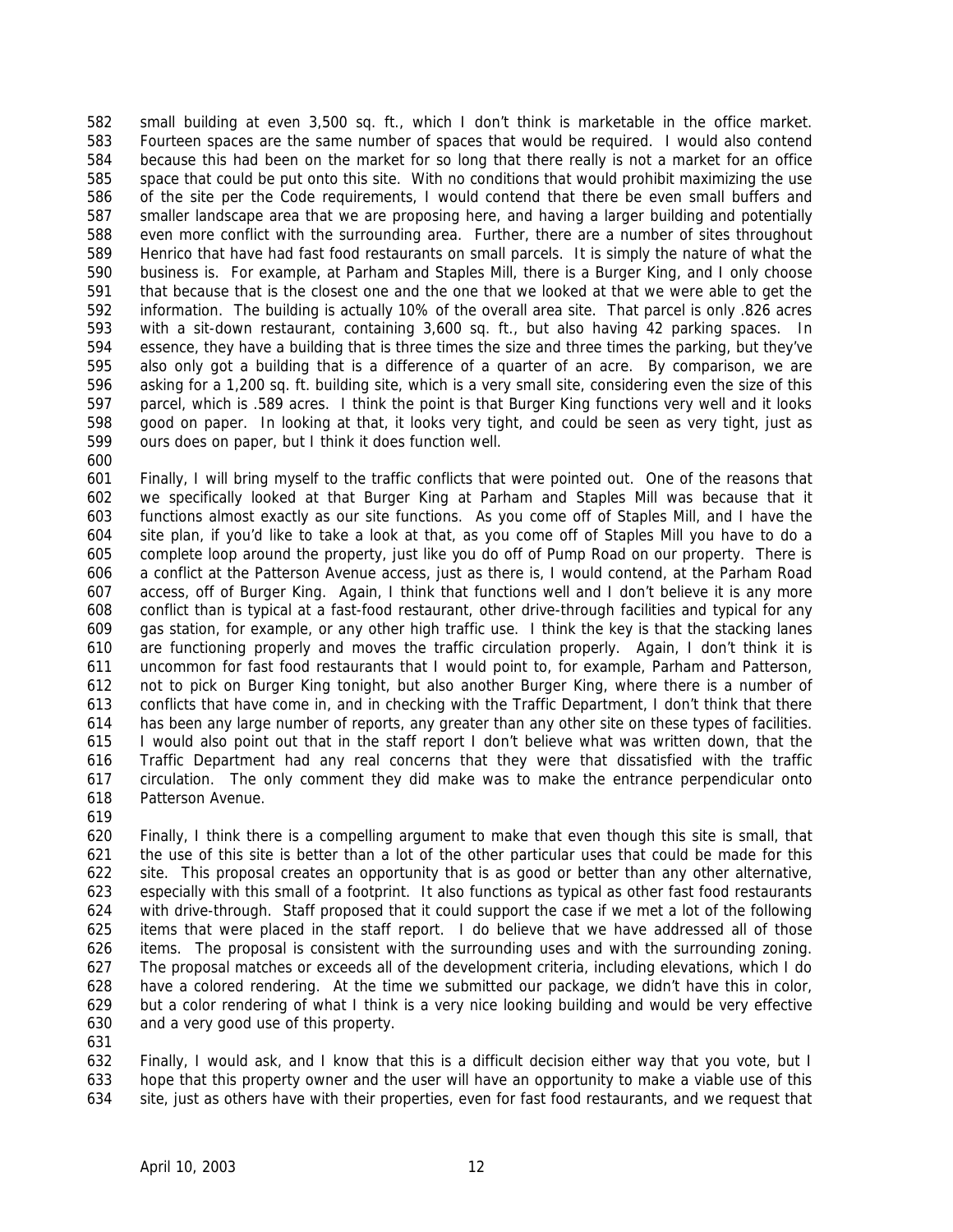you recommend this case to the Board of Supervisors. I will be happy to answer any questions. I have Mr. Coats and Mr. Howard here to also answer any questions you have of a technical nature.

 Mrs. Ware - Does anyone have any questions for Mr. Condlin? Not at this time.

 Mr. Silber - Madam Chairman, let me make one comment, which I think Mr. Condlin pointed out some comparisons to another fast food restaurant, and also possibly use of the property for office. And I know that I have been involved with this case, so if I might speak to that. First, relative to this other fast food restaurant chain, and I won't mention its name, the site, Mr. Condlin, is considerably larger. I don't disagree that they have traffic circulation patterns that are similar to the one you are proposing. The site is larger. At the same time, they do have a larger building on there, so that could be argued that they have taken up more space with their building, but I think the point is that your site is much smaller than the Burger King at Staples Mill and Parham. Relative to the office use on this piece of property, an office use does not require the same circulation pattern as a drive-through facility. An office building doesn't have to have a driveway that goes all the way around it as does a drive-through window. Therefore, you can place the building strategically in different parts of the site and park around that, so you do have a lot more flexibility in site design. So, I think there is a fundamental difference between design for an office versus design for a fast food restaurant with a drive-through window.

 Mr. Condlin - I, obviously, don't disagree with that at all, and the access ways or the circulation ways are the issue here, but, and that is a trade off, but obviously that is not my decision to have to make, and I would contend that having a nice looking, what I would consider a nice looking building with a good use that is not objectionable, I don't think the use itself is objectionable, versus having an office that hasn't worked and gives the owner an opportunity to have a viable use for this property. There is really no control, other than the Code controls over an office use, and I guess that is a decision that will have to be weighed, and I would hope that obviously it gets weighed in favor of Wendy's. And I agree, as well, with the other un-named, maybe I shouldn't be naming names, but at Staples Mill and Parham, that is a larger site, but it also has three times the number of parking spaces in it and it is a tight site as well.

Mr. Glover - They have round hamburgers there, too.

Mr. Condlin - They don't have frosty's though, if that is the case, but thank you.

 Mrs. Ware - I would like at this time to call Mr. Foster. Oh, I am sorry. No, he is not in opposition, I don't believe. Are you?

- Mr. Archer I am on their side.
- Mr. Vanarsdall You are not an opponent?

 Mr. Archer - I am a friend. My name is Lee Archer. I am the attorney for ACORP, Limited, that is the current owner of this property. I am the actual person who acquired the property for ACORP and did the transaction. When I was involved, I think it was more than 10 years ago, we bought this from a very large developer in Henrico County, and it was sold to my client as a fast food location. That was over 10 years ago and this property has been on the market ever since. It seems to me that while that is not binding, we have been looking at every possible use we could make of this property. The owner has actually tried to talk me into renting the space or building a building myself, and using it for my law offices. I have not been able to find anybody who wants to be between a kennel and a mini-warehouse in an office situation. I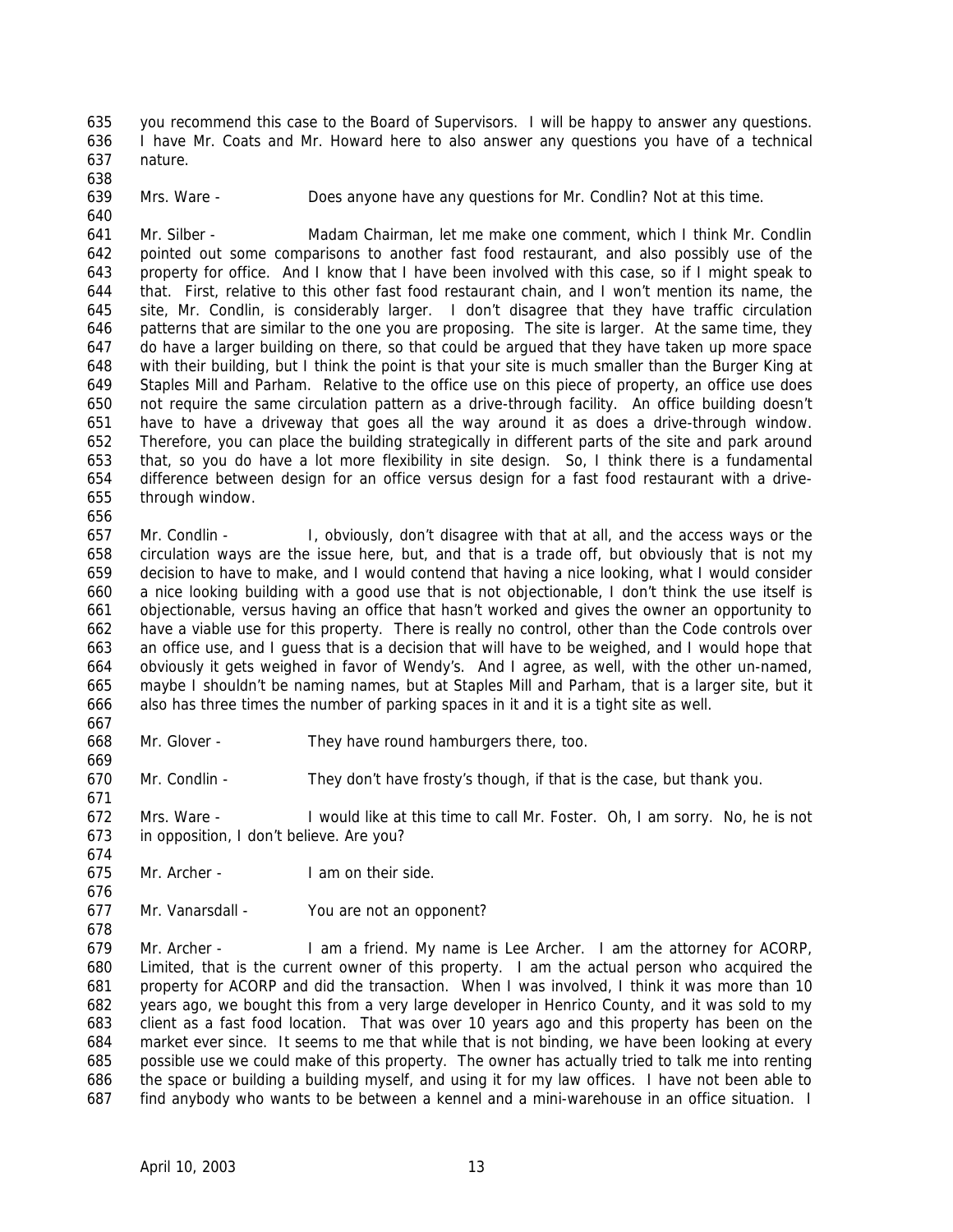think that the opportunity to put up an office between the kennel and the mini-warehouse isn't really there even though it seems to be there on paper. I have been watching the progress of this case and up until fairly recently the staff was favorably inclined towards this project. Wendy's, on a relatively small footprint, maybe a little bit smaller than the Burger King just down the road, and I eat at that place, too, because my office is in the Koger Center. Wendy's wants this pretty badly, and we would like them to have it pretty badly. We don't think there is an opportunity to put up an office, even though we can talk about it on paper. We know that the people in the townhouses for rent are supporting having this place. My client, the actual owner of ACORP lives a couple of blocks away. He lives on Bondruth, and he uses this corner to go to work and come home every single day. He'd like the opportunity to get a bowl of chili and a baked potato, as well, and there is no opportunity to do that any place around there. It is our opinion that there is no better use of that corner than an attractive fast food establishment, and he is asking for your kind consideration to really consider giving him the opportunity to sell this 701 and let Wendy's have it. Thank you. 

- Mrs. Ware Thank you. At this time, I'd like to ask Mr. Foster if he could come speak on the traffic situation. One reason is while during the talk about this particular case, as we were going through, we did not have the grading plans for the case until after the application was filed and I guess Mr. Foster will speak to the fact of what needs to be done on this piece of property in order to handle a drive-through restaurant.
- Mr. Foster Yes, ma'am. Before we get started, Mr. Condlin said he had a copy of 710 the plan for the Burger King at Staples Mill and Parham. Could I see that?
- 712 Mrs. Ware You've got to give it up.

 Mr. Foster - I am Tim Foster, the Traffic Engineer. One of the things I wanted to talk about. I brought the Parham and Patterson Burger King, because I have been working with the gentleman in the area who have had some complaints about it, so I already had a copy of that. 717 And once I heard Mr. Condlin say he had a copy of this plan, I wanted to point out some of the differences on the circulation of this site and the other site. Mr. Condlin said that the plans, the circulation was similar. Well, it is probably similar to most fast foods, to be honest with you. But, there are some important differences between this Burger King at Parham and Staples Mill from a traffic standpoint, as we do from a layout standpoint. First of all, you can see that you come off of Staples Mill Road, and I wish I had a pointer out. I don't know if you can see this or not (referring to pointer), but here when you come in you actually come in and this island in here, and we struggled with this with Burger King to force everyone this way, so that we do have a conflict point here, but we have two lanes that go this way, the drive-through lane and also the pick-up lane. Now, the difference between what the Wendy's are showing is right here these two lanes merge back together. If you look at what the Wendy's plan is, and I will show you that in a second, they don't. You either go around the building or you come out onto Patterson Avenue. Then it comes around here, and you come to a stop condition or you can turn left or turn right coming around the building and it is two-way traffic, but it flows very nicely coming around the corner. If we can switch back to the Wendy's plan, if you will, (referring to rendering), if you look at this plan you can see – and I will use the hand, you can see that we have the two lanes coming here very similar, but instead this lane can actually pop out to Patterson Avenue, which is what it would do if it was to go to the right. This lane actually has to cross in front of it and come back around. It also conflicts with this traffic coming in and coming around this way. So, say those two are similar, similar maybe, but there is a big difference especially from a traffic standpoint. Also, what that means is that people coming off of Pump Road, just like the Burger King, they do have to come all of the way around, but there is definitely less conflict points that we have to deal with getting around that site. Also, from our standpoint, when we looked at this, the difference between this point right here and Patterson Avenue is about four feet. So, we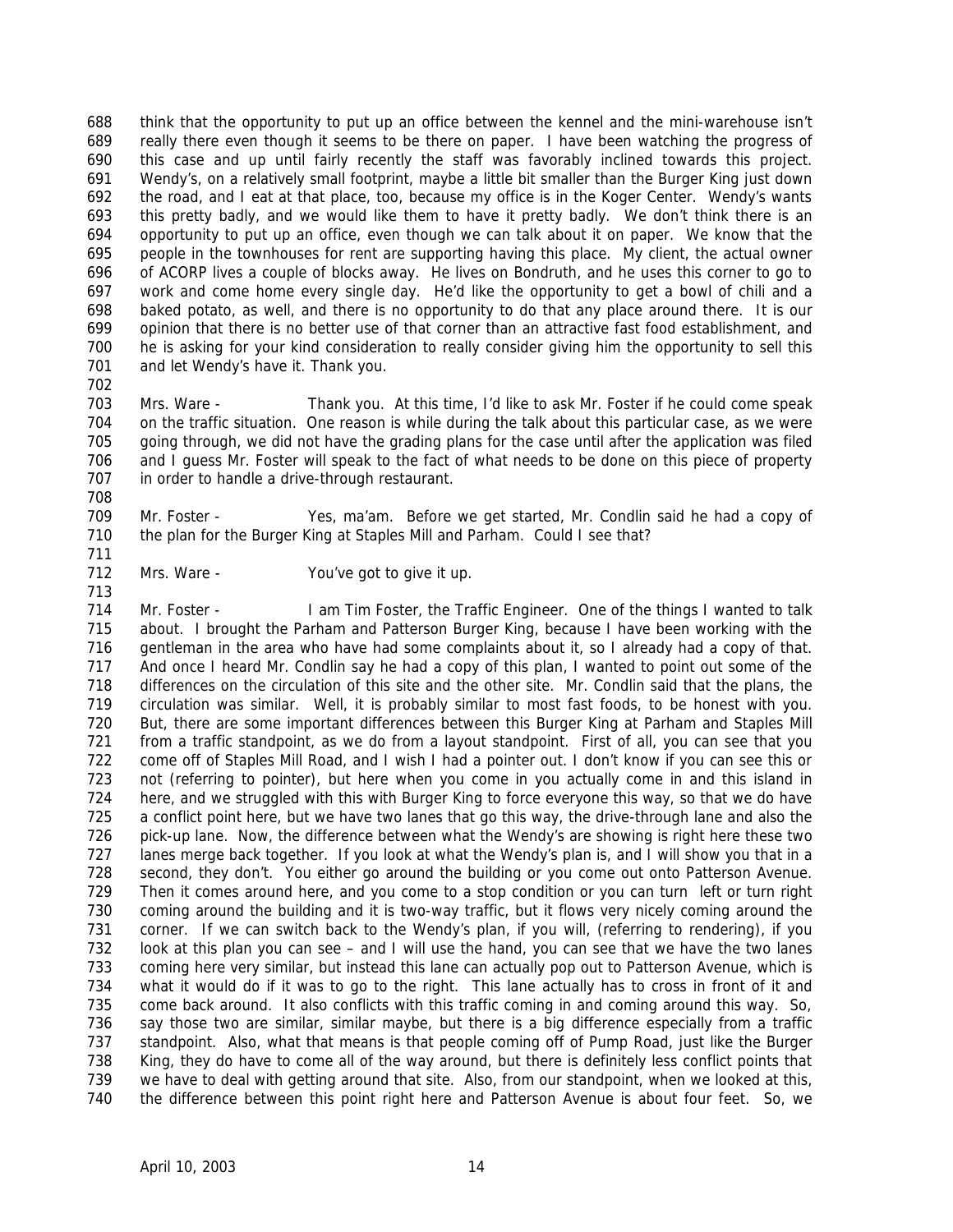have an upgrade as we come in, looking at the grading plan here. So, there is an upgrade here, and then you can see the conflict point, my understanding is that this is a walk-up now. You are 743 going to drive through a walk-up, so then we introduce pedestrians into this area. And even though normally we don't get this detailed on a zoning case, these parking spaces here we probably would not approve in this configuration because they are 90 degree and we would be concerned with it being 90 degrees. You will have people that will actually back out and try to come back out this way. Also, when we looked at this plan, this dumpster here, which is similar to the dumpster in the other plan; I wish we had enough room. We think since this has to be a hard island here, concrete island, that is going to be an awful tight fit for a truck to pull into here and get out. Once again, these are site plan issues that we typically don't get into at the zoning case stage, but since we did have plan to look it, we did look at that. So, those are some of the concerns that we do have with the plan as far as traffic circulation goes. If we could go back to the, if you take that off, the aerial photograph. This is the Patterson and Parham Burger King that was also mentioned. I can tell you that this started out it was my understanding as just a free-standing Burger King. Randy, you might remember that back in the 1970s, I believe. Not that you were here, but you might remember it. And my understanding is that this is sort of a retrofit where they came back in and added the drive-through later. I can tell you the truth, we wouldn't approve something like that today. Back then, Parham Road had about 4,000 cars a day in this area. Patterson Avenue had about 15,000 cars a day, and it was approved, but looking at this configuration and the way the stacking is and the stacking does get out to Parham Road on that, we would not approve something like that today, especially with Parham Road having close to 40,000 cars a day at that location. So to say that this is tight site, yes. But to say we've got this one here and it works, this is not one of our favorite fast foods we have to deal with. This is just a terrible circulation plan on the site, and as I said, we would not approve this plan today at all in this configuration.

Mrs. Ware - Does anyone have any questions for Mr. Foster?

 Mr. Archer - Mr. Foster, in looking at the site plan that has been presented, is there any alternate orientation that you could think of that would work?

 Mr. Foster - Well, the original plan that we looked at, we did, with some reservation we had some concerns about it, but we did say that that did meet all of the standards. Of course, that is when you have the 8-foot walls and that kind of thing, so that is the balance from 775 the traffic versus the balance of a good site plan. So, from that standpoint, we did say, and I went to the citizen meeting, as well, that the preliminary plan that we did see was workable from a traffic standpoint with maybe some tweaking here and there. But those also included the loss, because we needed to get the site a little bit wider and a little bit bigger to make that work. So, there could be some options, but from what we are seeing now, and the site is very tight for good traffic circulation.

- 782 Mrs. Ware Any other questions? Thanks very much.
- 784 Mr. Vanarsdall There wasn't any opposition, was it?
- Mrs. Ware You need to come down to the podium, please.

 Mr. Mike Ligon - My name is Mike Ligon and I am President of the Riverlake Colony Homeowners Association and, as Andy Condlin mentioned, there is a letter on file from our subdivision. We feel like Wendy's would be a favorable – this would be a favorable location for 791 them, that they would be a good tenant for the area. Our only concern, and this is where I am a little against it, is the 1:00 p.m. closing, so we would ask you to consider that, but I would like to 793 just make the comment in favor of the Wendy's. Thank you.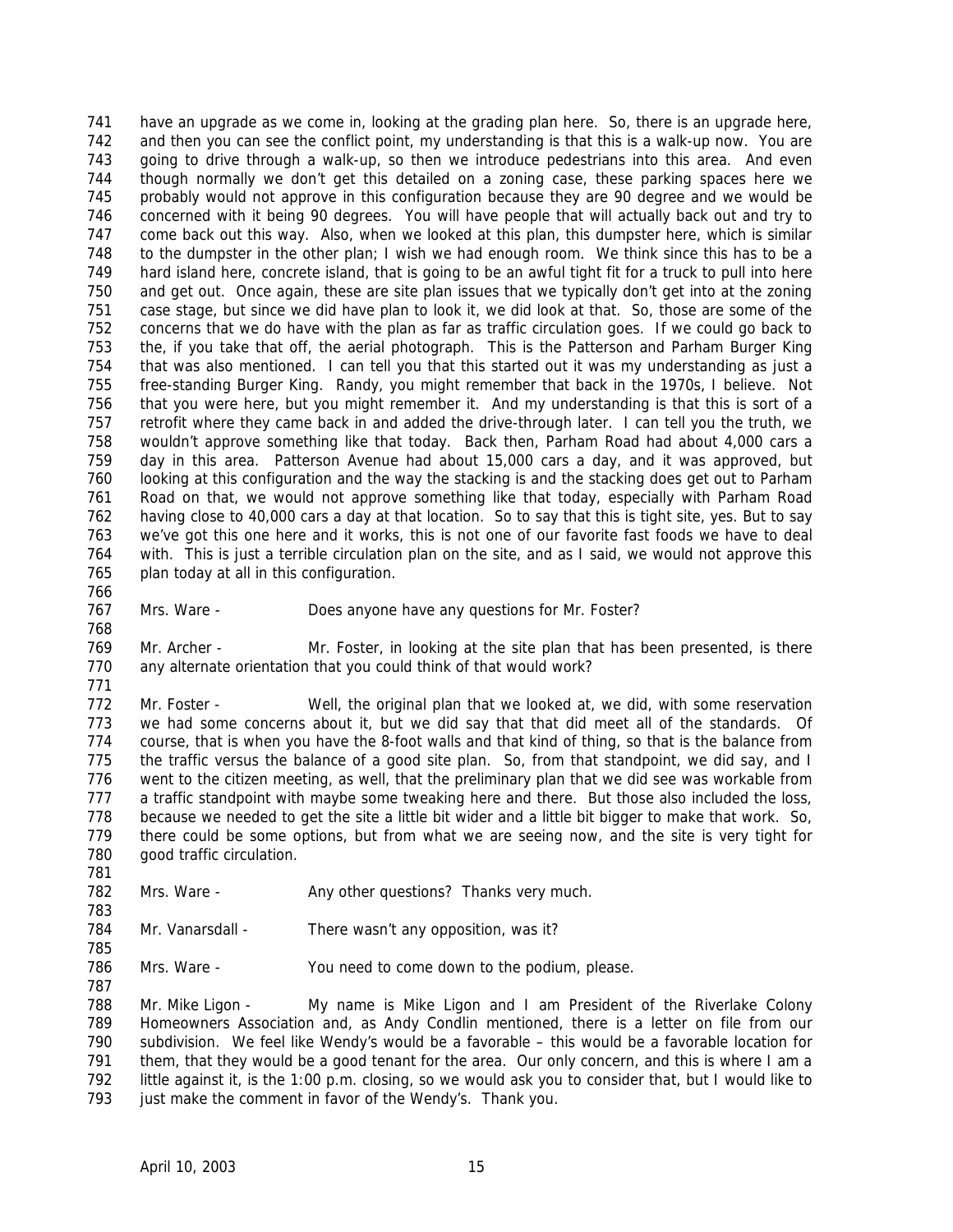Mrs. Ware - Thank you, Mr. Ligon. Do we hear from anyone else? OK. Well, I guess it is time for me to make a motion. Wendy's, itself, is a desirable business, and I personally like the Mandarin Chicken Salads, and staff has worked very hard over the past month to accommodate them at this location. The staff report states that the dimensions of Wendy's may hinder appropriate access and site design, and I believe this is what has occurred. The use proposed over intensifies this particular site. Even though the building has been reduced from a drive-through with a 60 seat eating area to a drive-through only facility with a walk-up window, there are too many challenges on the site to support this case. Because the drive through is required, the site would have to be graded out to meet Patterson. The grading would require a retaining wall that would reach heights of 8-feet without space for landscaping to soften its impact. The impact of the wall would be further accentuated by the adjacent buildings that would be on a higher grade than the proposed Wendy's. On a half-acre site, the effect would be very overwhelming. There are also safety concerns associated with the wall height and concerns as to the impact the grading and the wall will have on the adjacent buildings. The traffic circulation on the small site, especially coupled with the pedestrian traffic, presents a hazard. The size of the site has made it difficult to allow for the safe and efficient flow of traffic with conflicting circulation patterns and tight turn movements. The site is currently zoned for office use. An office building at this location would not pose the same traffic circulation challenges as 813 the drive-through restaurant would. Office use requires less parking, does not require access to Patterson Avenue and allows more design options on the property. There are many office buildings in the County on less than an acre of land, and I feel that the site is better suited for office use. The Land Use Plan also recommends this site be used for office. Therefore, I move that Case C-10C-03, Wendy's International, be sent to the Board of Supervisors with a recommendation of denial.

820 Mr. Vanarsdall - Second.

 Mrs. Ware - Motion made by Mrs. Ware and second by Mr. Vanarsdall. All in favor say aye. All opposed say no. The motion passes. Mr. Glover abstained.

 **REASON:** Acting on a motion by Mrs. Ware, seconded by Mr. Vanarsdall, the Planning Commission voted 4-0 (one abstention and one absence) to recommend that the Board of Supervisors **deny** the request because the site is limited in size and does not allow for safe and adequate circulation for vehicles and pedestrians, adequate area for a quality building design, and adequate space for appropriate landscaping; and because the request does not comply with 830 the adopted Land Use Plan which recommends office uses.

832 Mrs. Ware - And the companion Provisional Use Permit, and before I put this through 833 I just want to say that I do not support extended hours in this particular area, and with that I move that P-4-03 be sent to the Board of Supervisors with the recommendation of denial.

836 Mr. Taylor - Second.

838 Mrs. Ware - Motion made by Mrs. Ware and seconded by Mr. Taylor. All in favor say aye. All opposed say no. The motion passes.

 **REASON:** Acting on a motion by Mrs. Ware, seconded by Mr. Taylor, the Planning Commission voted 4-0 (one abstention and one absence) to recommend that the Board of Supervisors **deny** the request because no similar business in the Patterson Avenue corridor operates during extended hours and permitting this to happen on this site would likely encourage other businesses in the corridor to request the same. 

April 10, 2003 16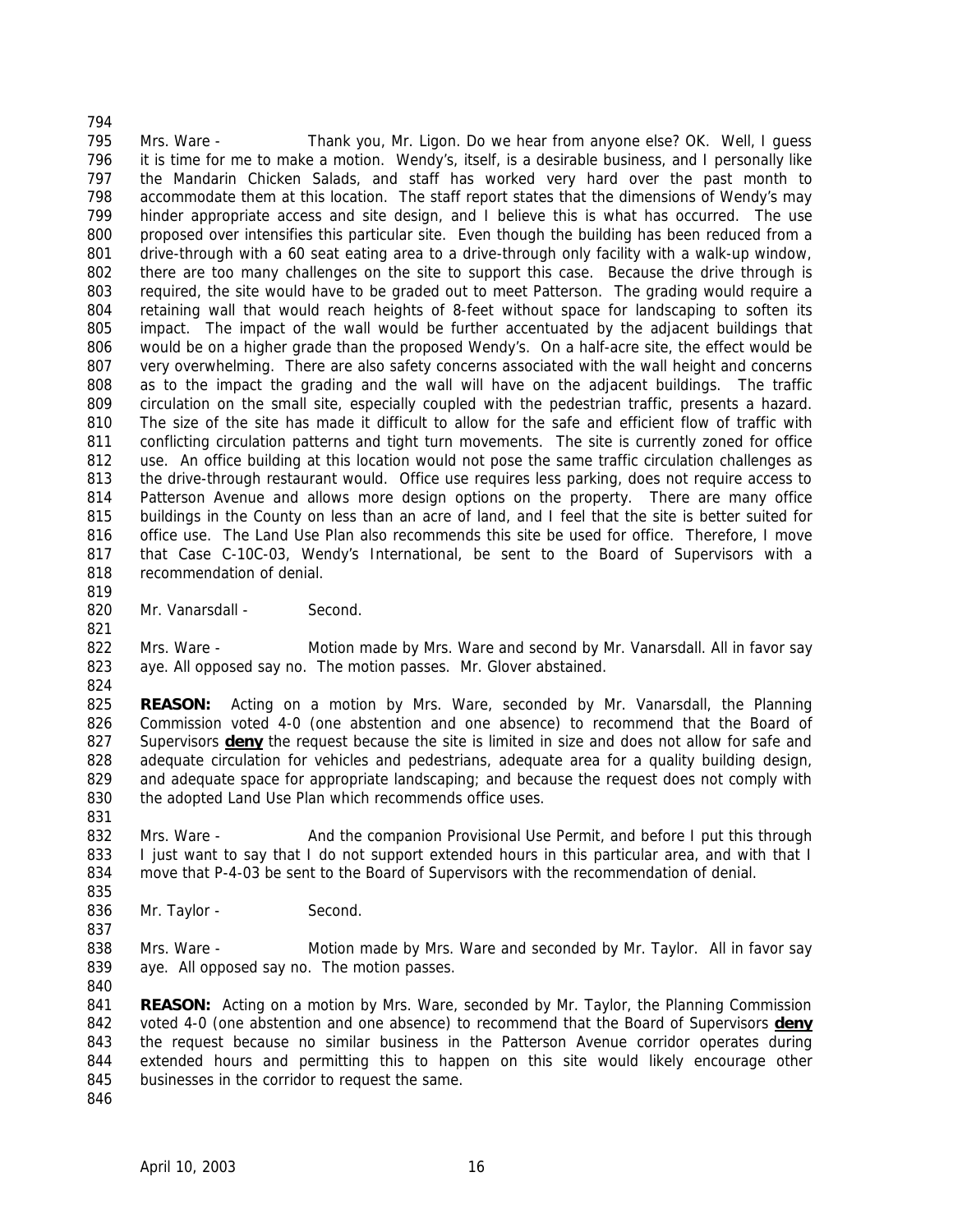Mr. Silber - This is a recommendation to the Board of Supervisors. The Board of Supervisors will be hearing this case at their meeting on May 13 at 7:00 p.m. in this same room. **C-13C-03 George Duke for 10070 W. B. Associates, LLC:** Request to conditionally rezone from B-2C Business District (Conditional) to B-3C Business District (Conditional), part of Parcel 752-760-2509, containing 0.467 acre, located on the north line of W. Broad Street (U. S. Route 250) approximately 600 feet west of Gaskins Road. An automobile leasing company is proposed. The use will be controlled by zoning ordinance regulations and proffered conditions. The Land Use Plan recommends Environmental Protection Area. 857 Mr. Vanarsdall - Will we have to waive the time limits on it? Mrs. Ware - Is there any opposition to this case? OK, then we will hear from Mr. Coleman. Mr. Coleman - Thank you. A blackline copy of the revised proffers have been distributed to you which would require waiving the time limits. The subject property is also known as Phase 3 of the Deep Run Shopping Center. Phases 1 and 2 866 are the Studio Plus extended stay hotel and Haverty's furniture store. All of these properties are zoned B-2C were rezoned in 1994. A POD for the subject property was approved in January 1999. The building is currently vacant with the proposed business apparently becoming the first tenant. This application was filed to enable Enterprise Rent-A-Car to relocate an existing automobile 871 leasing business from Universal Ford to this site. In the staff report, Planning staff expressed concern about introducing a B-3 zoning district and an automobile leasing business at this location. 875 In response, the applicant has amended the application to include several proffers, which 876 strengthen the application and should make the proposed business more suitable at this location. The proffers include: 879 \* The automobile leasing business will be the only B-3 use permitted. \* No additional businesses can be operated on the subject property while the automobile 881 leasing business is located at the site. \* The number of vehicles available for leasing and parked at this location will be limited to 9 - which corresponds to the number of available parking spaces over the required minimum. \* The applicant will provide supplemental landscaping corresponding to Transitional Buffer 35 886 along the northernmost parking area to buffer automobile detailing activities occurring outside. 888 \* No chain link or other security fencing will be installed. With that, I would be happy to answer any questions. 892 Mrs. Ware - Any questions for Mr. Coleman? Mr. Archer - Mr. Coleman, have the new proffers done anything to alleviate your concerns in which you originally recommended denial? 897 Mr. Coleman - Through our meetings with them, many of these proffers have specifically addressed concerns that staff has raised concerning the site.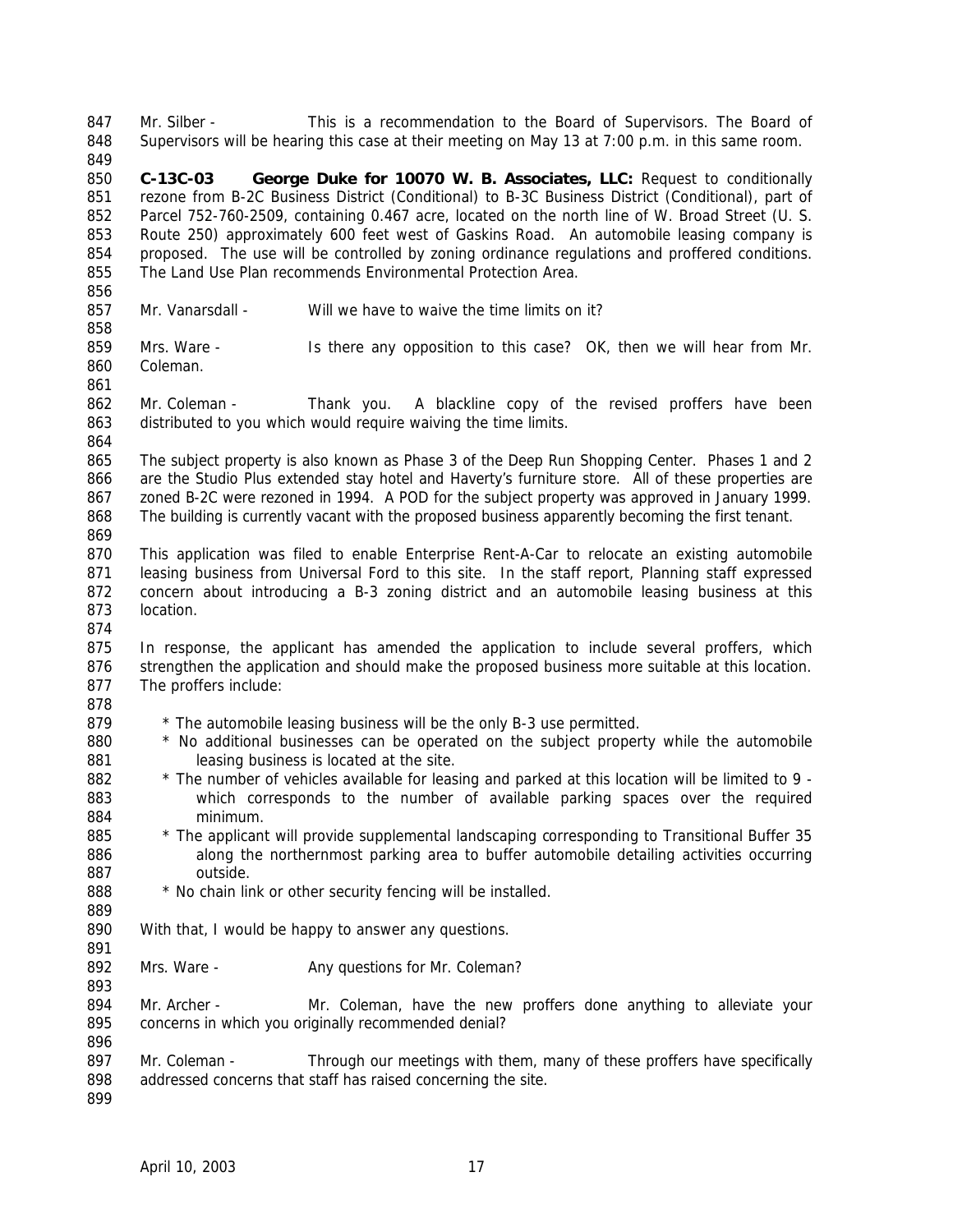Mr. Silber - Mr. Coleman, they will have no more than nine vehicles that will be used as a part of the rental leasing business? 903 Mr. Coleman - Correct. 905 Mr. Silber - And the remaining parking spaces meet their minimum parking

requirements?

- Mr. Coleman Correct. They have 21 spaces provided. The requirement at that location is 12, so there are nine additional spaces.
- 911 Mr. Vanarsdall Where do I see that?

913 Mr. Silber - This would be on the new proffer No. 11. 

915 Mr. Vanarsdall - Yeah, OK. 

Mr. Glover - Is this the same Enterprise that is front of Outback Steak House?

919 Mr. Coleman - They do have at least four locations along Broad Street. I guess I would have to defer to them on the specific locations of them. 

922 Mr. Glover - Could you? I'd like to know.

924 Ms. Moore - Yes.

926 Mrs. Ware - Are there any more questions for Mr. Coleman? OK. Thank you. I'd like 927 to hear from the applicant, please.

929 Mr. Jim Theobald - Madam Chairman and members of the Planning Commission, my name is Jim Theobald and I am here this evening on behalf of 10070 W. B. Associates, LLC, George Duke being the principal of that organization, and also Enterprise Rent-A-Car. This is a request to rezone less than an acre for exclusive use by Enterprise Rent-A-Car. As you know, this site was originally zoned to accommodate a Sears Home Life as well as a Studio Plus Facility. In working over the years with Public Works on various drainage issues, and you can see the very large amount of drainage at the bottom of this drawing, this huge swale. We were able to construct a very small building on .467 acres of land. This building has recently been constructed. It has not been occupied, largely because of its lack of visibility from Broad Street. It is some 300 feet back again in its size. Enterprise currently services its Innsbrook client base from space in Universal Ford but they are losing that space within a month, and have a need, a desperate need to 940 relocate. They have looked in the area and simply can't find a replacement site. They are a much needed accessory use to the businesses in the Innsbrook community. Over 50% of their business is with corporate accounts, another 30% is with insurance related business, and another 10% in terms of work with dealerships; that also have a location at Dominion Chevrolet out at Gayton and Broad, and essentially the corporate account business results in them delivering cars to a user, generally at Innsbrook, someone who may need a car for company use, who the company does not supply cars, and they don't wish to use their own cars. Often in the dealership work or the insurance related work, they might take a car again to a dealership or pick that customer up and bring him back. Obviously, nobody is driving a car into the rental car 949 business to then rent an additional car. The proffers in this case are designed to mitigate any impact. We have basically pulled the proffers forward from the large case and added additional restrictions to sort of update some of these and added some others suggested by staff. I do need to make one change in the proffer relating to the fencing, in that there is a chain link fence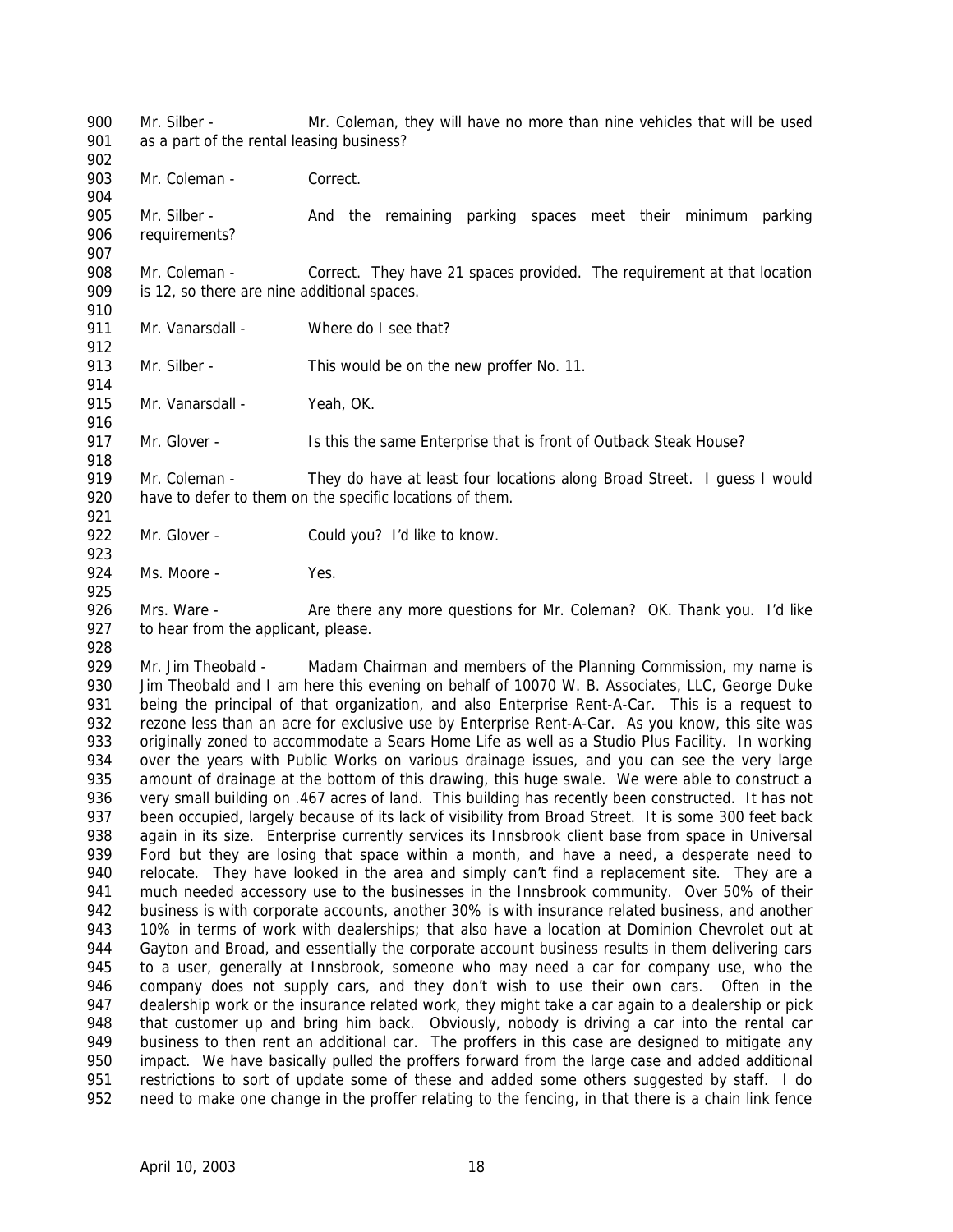behind the building, currently on top of the flood wall that was required by the County, so I need to carve that, and not only the existing wrought iron fence but the existing security fence, but we agreed not to place any other fences on that site, which was I think a concern again of the County. We have limited the number of cars on this site. I submit to you that the use is very benign, has much less of an impact than many of the other already permitted B-2 uses. We have a letter of support that has been handed out to you from the Studio Plus folks in the back. They are corporate clients of Enterprise. They are aware of what is being planned for this area, and we are happy to evidence their support. We have had some discussions about the need to do any repairs or maintenance on site. We have proffered that. Any ability to do any maintenance or repairs, we do have to wash a car and we hand vacuum it with basically a hand vac back there, and we have agreed that that would only occur at the backside of the building, which would be closest to Studio Plus, which basically is against that large swale and drainage area. It is not visible from the Haverty's – the front of Haverty's nor from the front of Bed, Bath and Beyond, and is some 300 feet distance from Studio Plus. In order to mitigate that, we have agreed to provide additional buffering and landscaping along that northern property line. We have agreed to adhere to the standards of Transitional Buffer 35, which is, as you know, five large deciduous or evergreen trees with an ultimate height of 50 feet or greater, which then will help the Studio Plus folks, plus 2-1/2 small deciduous or evergreen trees with an ultimate height of 20 feet, and 19 shrubs with an ultimate height of 10 feet, and that is all for every 100 linear 972 feet of space, and we think that that would more than adequately shield that occasional car wash. Not every car that comes back needs to be washed, particularly on a corporate account, 974 but I do need to alert you that we do have to have a bucket and a hose and a hand vac back in there, but all maintenance is done by Firestone or Goodyear. They do no maintenance work themselves whatsoever and they don't "detail" cars, I think was the term used. It is just the 977 same way you and I might wash our cars in the driveway. I believe this use is appropriate for 978 the area. Broad Street is the County's commercial corridor. It is across from Deep Run, which is 979 zoned M-1, and it is catty-cornered from the Good Year facility at Gaskins and Parham, and again functions like any other B-2 use. It is a building that exists. It is brick. It is glass. There are going to be people in it. There are going to be cars outside of it. The only difference is that 982 some of those cars will be a little newer than the cars parked over at Haverty's. Enterprise is an existing business in Henrico County, a very strong supporter of many charitable civic causes in the County, and letters to that effect were provided to Mr. Taylor today. Mr. Duke, the owner of the site, has a number of commercial properties in Henrico. He has an empty building and a very willing tenant who needs to relocate. I submit this has no impact on County services, but will merely increase the amount of tax revenue produced. We do have folks from Enterprise Rent-A- Car here this evening and we all will be happy to answer any questions that you might have. 

Mrs. Ware - If you need to speak, ma'am, you need to come down to the podium.

- Mr. Vanarsdall We haven't finished with Mr. Theobald yet. Mr. Theobald, I have a 993 couple of questions. I think I forgot the first one, so the second one was it seems that, you say you will landscape back there. So does that mean I wouldn't be able to see you wash your cars?
- 996 Mr. Theobald If you were in Studio Plus, which is a 3-story building, obviously if you are on the third floor of that building, you are going to be a football field away from this parking spot and with the Transitional Buffer 35 with ultimately 50-foot canopy trees, there is already some landscaping there, not to that standard, but likely that will significantly mitigate the visual impact.

| 1001 |                  |                                                    |
|------|------------------|----------------------------------------------------|
| 1002 | Mr. Vanarsdall - | And that is your purpose                           |
| 1003 |                  |                                                    |
| 1004 | Mr. Theobald -   | For the landscaping to mitigate the visual impact. |
| 1005 |                  |                                                    |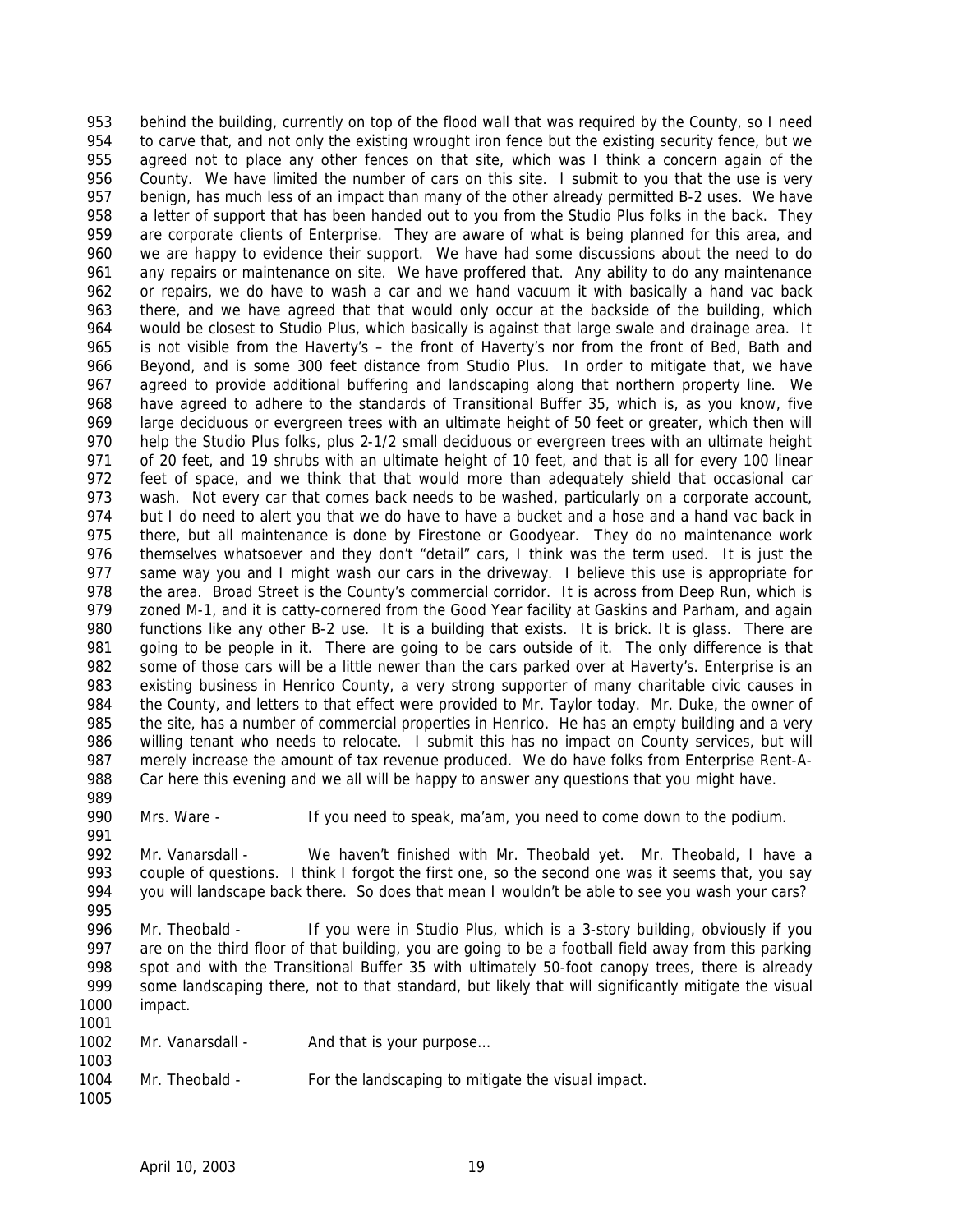Mr. Vanarsdall - Are you going to make it pretty thick and so forth? Mr. Theobald - I will be happy to do whatever it takes over there with landscaping. The proffer actually says that at your request we could provide a tent. That was a suggestion at one point along the way, that was less than a permanent structure. That has since seemed to have fallen out of favor, but it was something that was offered as an earlier suggestion like was done at one point out at Aero Park by the Airport when they were drying off cars, but you are correct, Mr. Vanarsdall. Mr. Vanarsdall - I know what the other question was. Who would police nine cars? How would we know it wouldn't be over nine cars there? Mr. Theobald - Well, like every other proffer I guess if you want to go count, you know, you can count. It is what we needed to do to make sure that we provided the amount of required space, which is 12 on this site. We have 21 provided, nine cars, keep in mind they only make money in the rental car business when cars are off the lot, not on a lot. And at any one time their average is 90% of their inventory is off the lot, so we think that nine cars, and we've had a lot of talks about this as the numbers came down as to whether we could live with that because I think you all will go out and check and you ought to. Mr. Vanarsdall – OK. I don't have any more questions, Madam Chairman. Mrs. Ware - Does anyone else have any more questions for Mr. Theobald? 1030 Mr. Silber - I have a question. Is this a ground lease or do they own this property? 1032 Mr. Theobald - It is a lease. It is a space lease. 1034 Mr. Silber - A space lease. Mr. Theobald - They lease the building and the entire site. 1038 Mr. Silber - The entire site. 1040 Mr. Theobald - A ground lease would indicate that they would own the building and the current owner would actually own the building. It is not a ground lease. It is a full lease of the building and the entire site. 1044 Mr. Silber - So the site that you intend to landscape is part of the leased site? Mr. Theobald - Yes, it is part of the leased site. Yes, sir. 1048 Mr. Silber - It is part of the leased site? Mr. Theobald - Yes, sir. It is part of the approved POD for that building, for that Phase 3. Mr. Silber - So it is still within the area that you are rezoning and to be captured with this property? 1056 Mr. Theobald - Correct. Mr. Silber - Do you know how they intend to sign the property?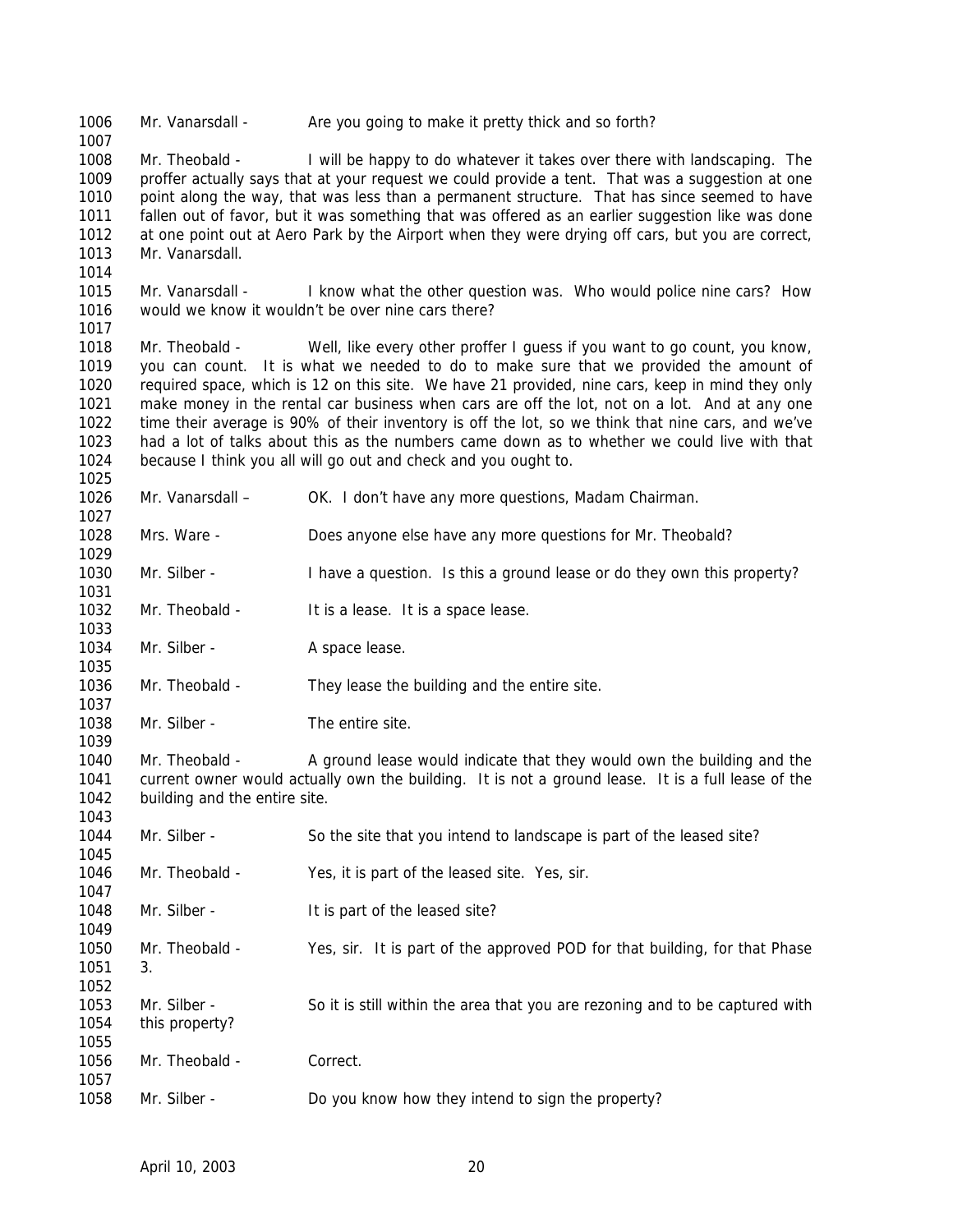Mr. Theobald - We are not entitled to a freestanding sign. This is considered a shopping center by the County, and so we will have a building mounting sign facing Broad Street. It will be 300 feet back and it will be, I presume, internally lit, illuminated sign. And our signs, as you 1063 see, are fairly narrow and they say "Enterprise Rent-A-Car" and that is it. Mr. Silber - So the only signage would be the attached signage. Mr. Theobald - You are correct. That is all they are entitled to as a matter of law. Mr. Silber - You indicated something I didn't quite catch on the fencing that you are going to have to exclude chain link fencing. Mr. Theobald - Yes, the proffer that was submitted, I think, that said we would have no chain link or security fencing, I think it said "Other than existing wrought iron fencing." Mr. Silber - So you would add in there, "chain link and wrought iron?" Mr. Theobald - It would be existing chain link. That was a safety requirement by the County, and you can't imagine the width and depth of this swale, the marshy area next door, and so there was a need. The site was built up and there is safety fencing behind the building, so we wanted to make sure that we weren't inadvertently excluding that. I am happy to change that and initial that. Mr. Archer - Mr. Theobald, you may not know this, but are there other Enterprise sites in which the number of vehicles are restricted that you are aware of? Mr. Theobald - I don't know that answer. Mr. Archer - I wasn't sure if you did. Somebody else might. Mr. Theobald - Yes, I was at a site today meeting with Ms. Moore and Mr. Callahan at their Broad near Staples Mill and there were, I think, 12 cars on the site when I got there this morning at 8:15. What they do is, again, their offices work together in terms of shuttling cars around to meet needs. The nice thing about the corporate business that they do in this location because of their proximity to Innsbrook, those cars tend to go out for a week or two as opposed to a day or two, and so if we need to pull a car from Dominion Chevrolet or we need to pull one from Staples and Broad, then that is what they do all day long. They are in 21 locations in the metropolitan area. They are not trying to have a huge block in any one place, but really diffused locations and you know, when you rent a car or I rent a car downtown, when I need to go somewhere where I need a four-wheel drive for the weekend, I use the Enterprise downtown 1100 because I can walk there and don't have to drive my car. 1102 Mrs. Ware - Any other questions? 1104 Mr. Taylor - I might have a few I would like to ask because we have looked at this fairly carefully and it is an introduction of B-3 zoning into an area that is B-2, so I really think we needed to consider that issue. I think we need to consider the position of the staff and the staff at this particular point in time is not recommending approval of the location, so there is an obvious mismatch here between what we would hope and what we have, and so I'd like to ask 1109 just a few questions relative to that. Mr. Theobald, what percentage of the users are local now? 1110 Do you know that figure?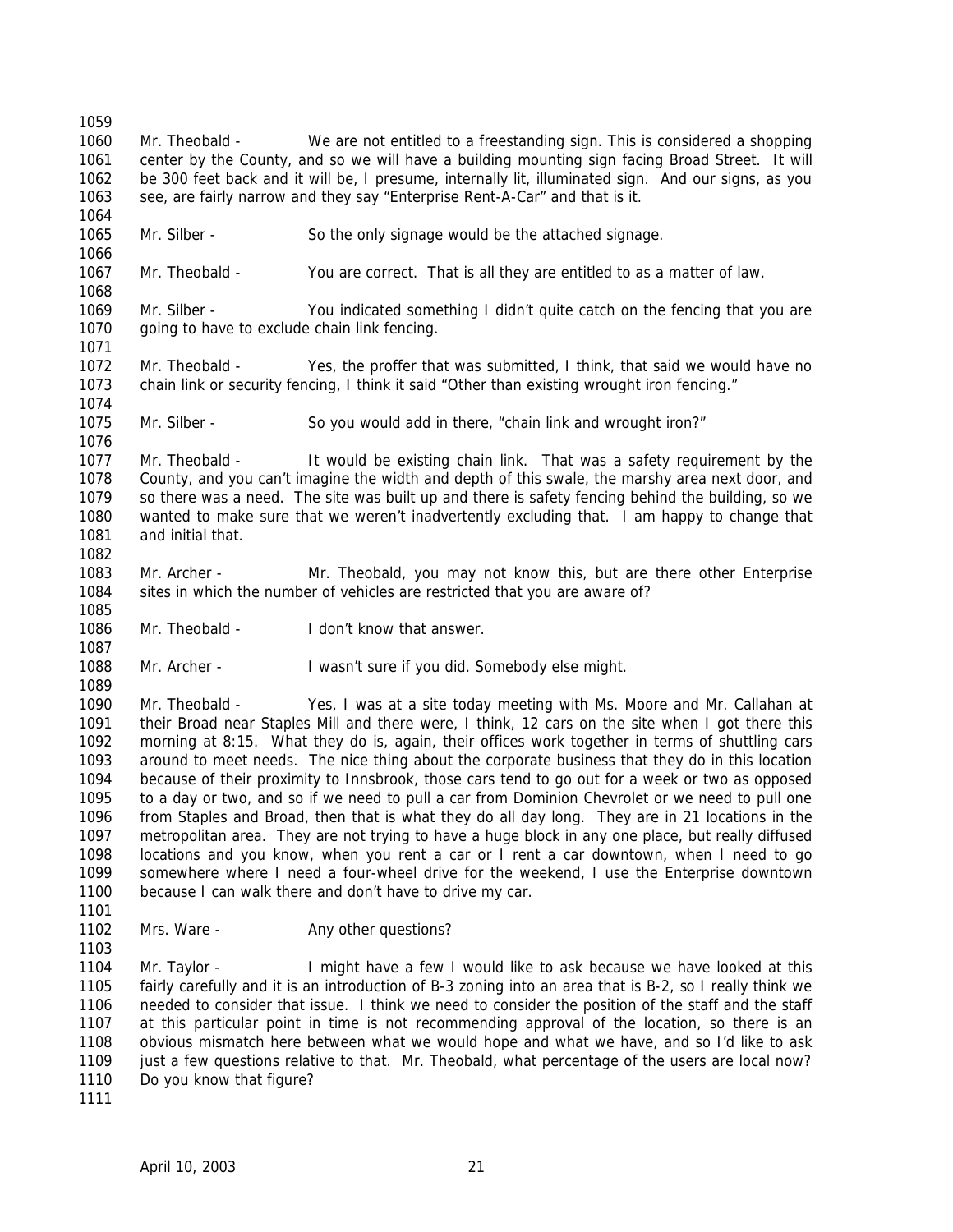Mr. Theobald - The percentage of the users are nearly all local. I shouldn't say that. I 1113 mean, someone who might come in... 1115 Mr. Taylor - The Studio Plus is right near there. How many cars, first off how many cars total are going to be at the agency, either out on loan or in the lot? Mr. Theobald - We can't have more than nine there at any one time. 1120 Mr. Taylor - How many does that – but with nine at any one time, you could have a large number that were around the corner, so to speak. Mr. Theobald - Well, you can't. Legally, no. You can't. I can't park fleet cars over on the B-2. 1126 Mr. Taylor - There is no parking but can you lease them and have them out on lease? Mr. Theobald - Yes, I could rent cars. I could rent 100 cars and have nine on the lot. Now, if they come back I can't park them. They are going to have to go to other dealers. Mr. Taylor - I recognize that, but you have other locations in and around the 1132 Tidewater area that... Mr. Theobald - In and around the Richmond area. 1136 Mr. Taylor - If you are limited, you could park them there. Mr. Theobald - Yes, but again, remember, that 90% of the entire inventory is out for rent on average at any one time. That is 90%. If they own 1,000 cars, 900 of them at any one time are being rented and driven, not sitting on the lot. You don't make any money with a car 1141 sitting on the lot. 1143 Mr. Taylor - Right, so on the lot you really think... Mr. Theobald - I can only have nine cars on the lot, period. That is all I can have. 1147 Mr. Taylor - And what would you do with the extras? Just send them to another lot? Mr. Theobald - They would go to the Dominion Chevrolet facility or one of the other 21. There are six sites in Henrico, a number in the City, and again 21 all together. Mr. Taylor - Do we have any idea of the current usage rate at Universal where we have a similar operation? How many cars are floaters in there? Do we know? Mr. Theobald - They have 10 cars at Universal at any one time, while they may have 100 out for rental, and they may only have 10 cars at one time. We have a clarification. The rental car facility, Mr. Glover, in front of the Outback is Triangle Rent-A-Car. They have one near 1158 there. That is not their facility. Mr. Glover - OK. I didn't have any problem with them. I just wondered if that was the same one. Mr. Theobald - I hope that wasn't your favorite.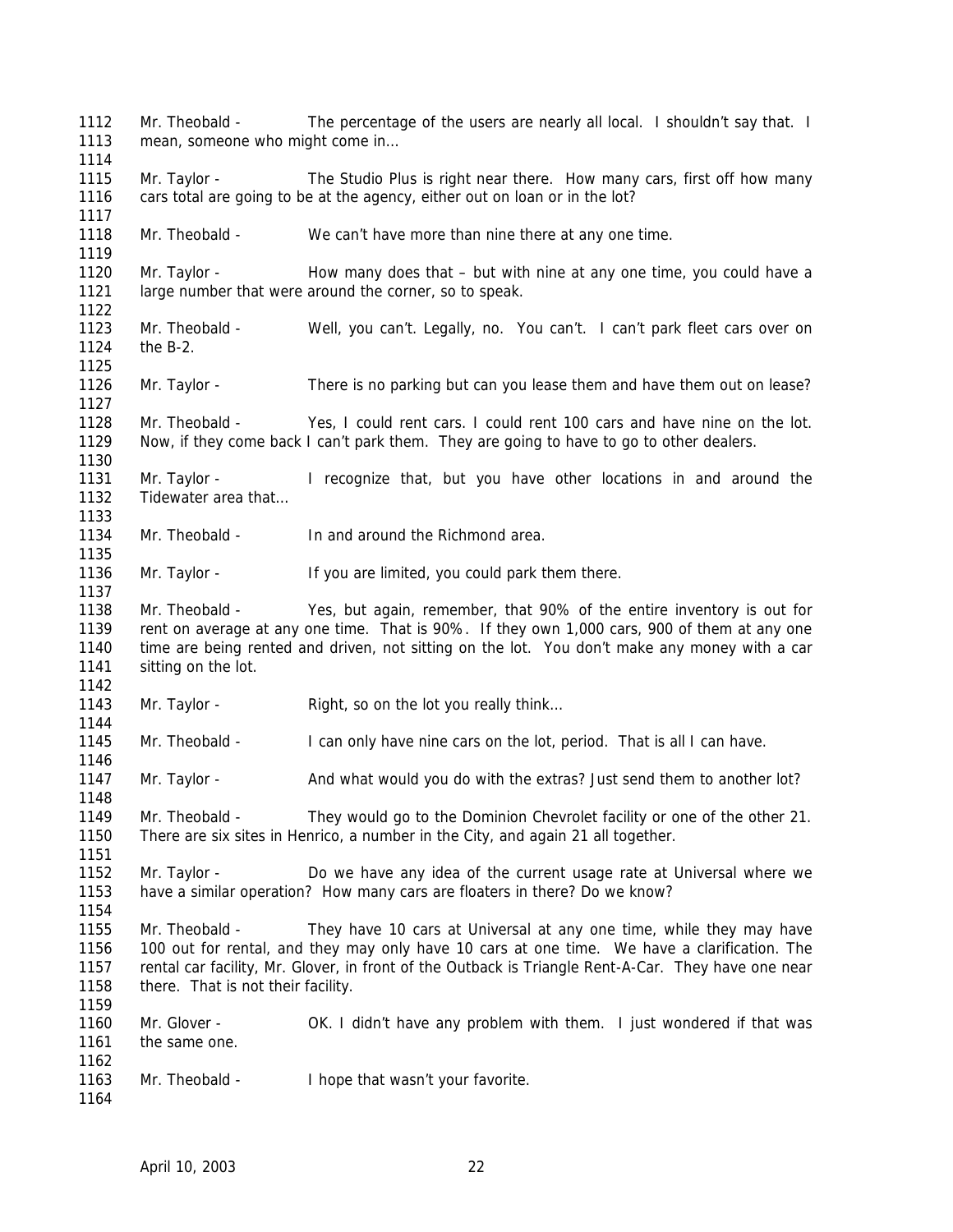Mr. Glover - I never rented one from either one of them. I drive my own. Want to rent mine? Mr. Taylor - So, my question was how many are floating at any one given time and the average and how many are home in the nest at any one given time? Mr. Theobald - At Universal Ford, ten cars in the nest, 90 floating consistent with their 90% of their inventory being out for rent. Mr. Taylor - Right. Now what happens if the 90 suddenly decide they want to come home at night? Mr. Theobald - Well, they don't. I mean there is 90% out, not just on Monday, but on average there is 90% out and I am sure that is close, but if that is the average some days it is higher and some days it is lower, but we have to move them to another location. 1181 Mr. Taylor - And you can instantly relocate them? Mr. Theobald - That is all people do all day long in this business is drive cars around. Mr. Taylor - I am sorry, sir. I did not hear that. Mr. Theobald - He was offering to help answer the question if you would like more information about that. Mrs. Ware - Mr. Theobald, can you tell me how long the particular office that you are 1191 planning on using has been vacant? 1193 Mr. Theobald - It is a fairly new building. Just a month or so. Mrs. Ware - OK. 1197 Mr. Taylor - The building is a new location and it does fit this particular use, and I frankly think, even though it is B-3 use in a B-2 zone, there is some capabilities to handle this. But I am disturbed that the staff doesn't recommend approval at this point in time and there are a few issues that I know we were hurrying in trying to produce here in the last few days in terms of late proffers. I would suggest that this use is a B-3 use because the ordinance says that it is a B-3 use, because it is coupled with car sales and car repairs. Car rental, in and of itself, on one scale may not be appropriate at this location, but, you know, Broad Street is your commercial artery and if you can't do .4 of an acre of a B-3 here, I am just not sure where you can do it. I mean what you are going to have here is the brick and glass building with people working inside, just like people do that sell baskets, and there are going to be cars parked outside just like people shopping out of my baskets. In terms of the impact, usually what we look at is B-3 versus B-2 is that relative to impact. Are you intensifying a use that is inappropriate in that area, and in this case, you are in an island in the middle of the swale. You are literally beside the concrete wall of Haverty's on one side and Bed, Bath and Beyond on the other, a football field away from Broad Street and a football field away from Studio Plus. It is a very benign innocuous use and you will be accommodating an existing business in Henrico County that very badly needs to relocate and very quickly. We have worked very hard on these proffers to mitigate the impact in the staff report and I think that fundamentally we have succeeded. 

 Mr. Silber - I think maybe from the Commission's information, when this was originally filed, staff did have some significant concerns for this request. We were concerned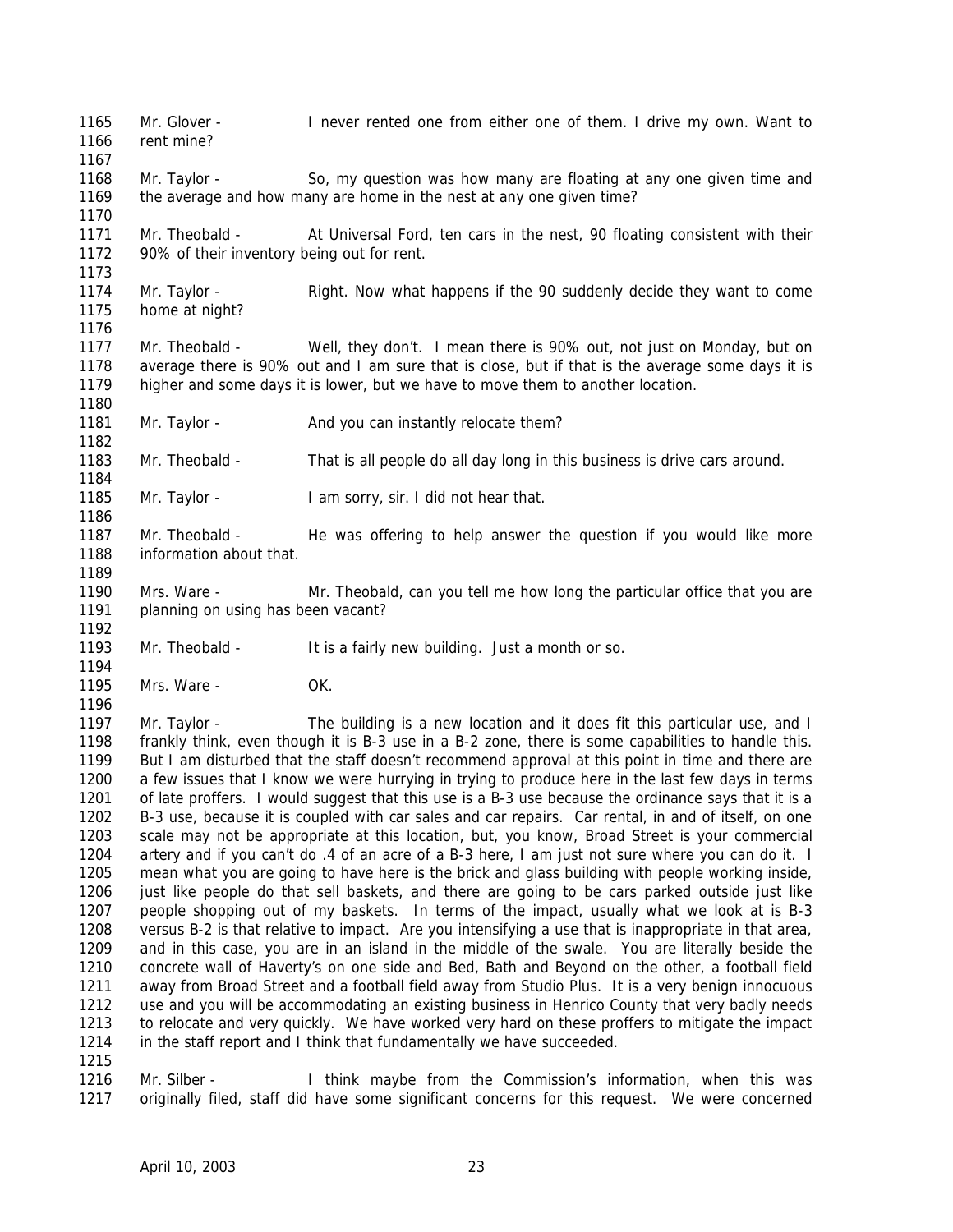about the impact it might have on the hotel. We were concerned about the ability for the small site to be able to support parking of vehicles that may be at this location. We had a number of concerns. At this point in time, most of our concerns have been addressed through the proffered 1221 conditions. I think there are still a few things that we would like to work with the applicant on. I certainly think one of those that comes to mind is perhaps hours of operation, for which they can work on, clean and vacuum vehicles outside. I think that probably shouldn't be left unlimited. I think there are a few things we might want to continue to work on, but I think generally speaking that staff's position has improved on this case and I just wanted to make sure that the Commission understood that there was a change in where we stood in comparison to the original staff report that came out. 

1229 Mr. Theobald - And we can certainly work on those hours between now and the Board. For your information, they are only open from 8:00 a.m. until 6:00 p.m. Monday through Friday, and they are open just part of the day on Saturday, so for the folks from Studio Plus, you can come back to roost for the night. They are closed.

1234 Mr. Vanarsdall - And another plus, Mr. Taylor, is that it is not, as Mr. Theobald said, .4 of an acre, so we can't worry about an automobile dealership the size of Dominion Chevrolet ever being there. And they've got to come back to this body and through the Board and amend the 1237 proffer. He didn't hear anything I said, but anyway...

Mr. Silber - It was a good comment, Mr. Vanarsdall. Thank you for that.

1241 Mrs. Ware - Are there any more questions?

1243 Mr. Vanarsdall - Mr. Taylor, did you hear what I said?

1245 Mr. Taylor - Not completely, sir.

1247 Mr. Vanarsdall - It is only .4 of an acre. You can't come back for a proffer amendment and put a dealership on it as big as Dominion Chevrolet. So, that is one plus. 

 Mr. Taylor - Well, I think there are a lot of plusses and I think that Mr. Theobald has worked very hard with the staff, and I think that the staff has had the opportunity to look at it and as Mr. Silber says, I think we need a little bit more work with regard to the aspects of the hotel and site and the hours of operation. I actually believe that those couple of things, after talking with Mr. Glover, can be resolved according to him between now and the time that the Board of Supervisors meet. I just questioned if there was enough time, and I think that there is, so I really think we are close enough to having this resolved and going to the Board and I will recommend approval of Case C-13C-03. Pardon?

Mr. Theobald - We need to waive the time limits on the proffers.

 Mr. Taylor - Thank you. Having cleared where I am going, I will first move that we waive the time limits for the proffers.

1264 Mr. Vanarsdall - Second.

 Mrs. Ware - Motion made by Mr. Taylor, seconded by Mr. Vanarsdall. All in favor say aye. All opposed say no. The motion passes. 

 The Planning Commission voted to waive the time limits on Case C-13C-03, George Duke for 10070 W.B. Associates, LLC.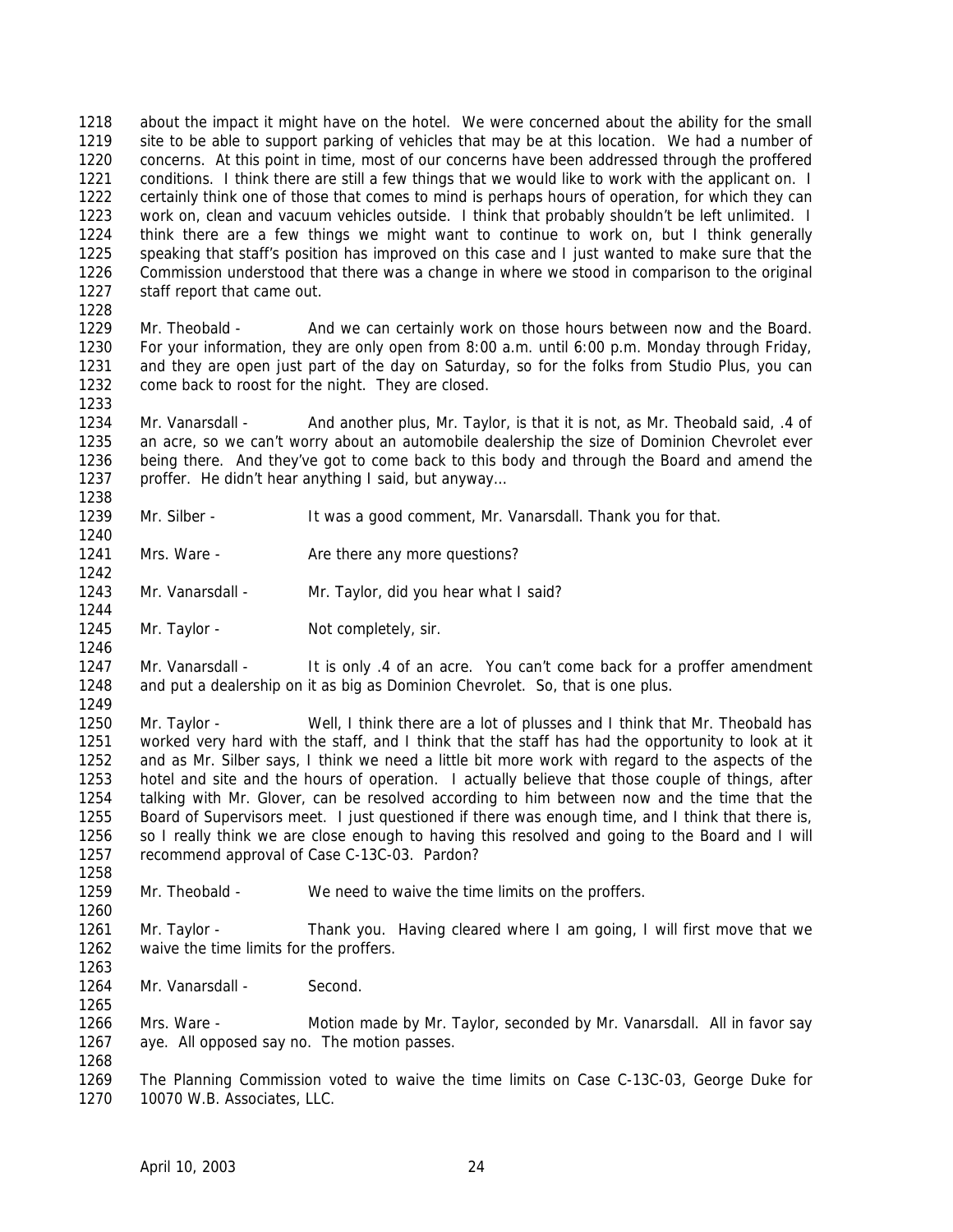Mr. Taylor - And next with the issues that Mr. Silber has made us aware of, and the time between now and the Board, giving us the opportunity to work actively, and we have been working actively in this last few days, and I frankly thought we were a little closer to congruence, but I think we can get there. So, with that, I will move approval of Case C-13C-03 for passage up to the Board of Supervisors.

1278 Mr. Vanarsdall - Second.

 Mrs. Ware - Motion made by Mr. Taylor and seconded by Mr. Vanarsdall. All in favor 1281 say aye. All opposed say no. The motion passes.

 **REASON:** Acting on a motion by Mr. Taylor, seconded by Mr. Vanarsdall, the Planning Commission voted 4-0 (one abstention and one absence) to recommend that the Board of Supervisors **grant** the request because the proffered conditions will provide appropriate quality assurances not otherwise available and it would not adversely affect the adjoining area if 1287 properly developed as proposed.

 Mr. Silber - That takes care of the zoning requests, I believe, on the agenda. The next item would be approval of the minutes, the Planning Commission minutes from the March 13, 2003 meeting. 

1293 Mr. Vanarsdall - I recommend approval as written.

1295 Mrs. Ware - Are there any changes? I'm fine. Motion made by Mr. Vanarsdall and seconded by Mrs. Ware. All in favor say aye. All opposed say no. The motion is passed. The minutes are approved.

 Mr. Silber - I do have two quick announcements if you allow me. One is, you may recall that we had a staff person in our office by the name of Susan Blackburn. Susan Blackburn, several months ago left and went to the Permit Center, still with Henrico County but with the Permit Center. Some of you may not have even known Susan Blackburn. She worked under Ben Blankenship in our Code Administration Section. But we have filled Susan Blackburn's position with someone who is here this evening and his name is Lee Tyson. Lee, if you would stand for a minute. Mr. Tyson has been with us, I think, since maybe mid-March, about a month or so. So I just wanted to introduce you. He is here really to observe tonight and watch the Planning Commission action. Lee, I am sorry we had so many deferrals tonight.

Mr. Glover - Could you tell me, are you any relation to the Tysons of Tyson's Corner?

- 1311 Mr. Tyson I wouldn't be here if I was.
- Mr. Vanarsdall Where did you come from?

 Mr. Tyson - I am originally from Fredericksburg, but before I came here I worked for the State for three years and before that I worked for Mr. Emerson in New Kent.

- Mr. Vanarsdall Well, you must be all right then, Lee. Glad to have you.
- 1320 Mr. Taylor Welcome and best wishes for every success.

 Mr. Archer - See, I heard you found out you are related to those Tysons. Are you going to stay or what?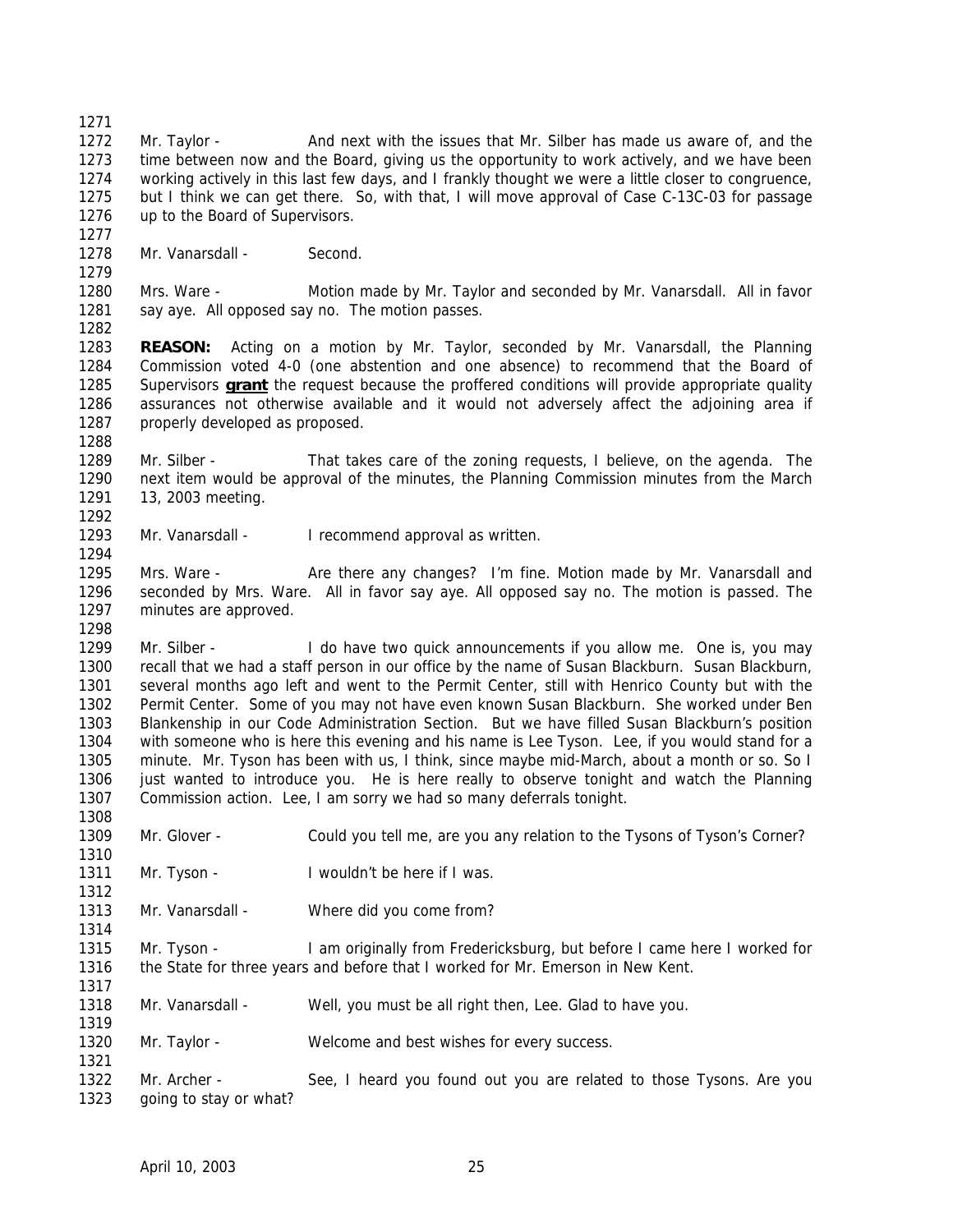Mr. Taylor - We need every good planner we can get, too. 1327 Mr. Glover - Way to go there, Chris. Mr. Silber - The second comment I was going to make is I believe most of you have received this. Mrs. Ware said she had not received her, but the Virginia American Planning Association is holding their annual conference this year in Richmond, Virginia on April 23 through the 25. I presume that the others have received the agenda. According to Melba Mitchell, I am not aware that anyone has signed up yet, but that is fine. You don't have to sign up, but if anyone is interested in attending this conference, Melba does need the reservation form back as soon as possible. I do have two additional copies if you didn't receive this. Did the Commission members receive this? 1338 Mr. Archer - I may have, but I don't remember seeing it either. Mr. Taylor - Maybe we didn't get that. I don't remember seeing it. Mr. Silber - Do you get other things from VAPA? 1344 Mr. Archer - Yes, we usually do? 1346 Mr. Vanarsdall - Where is it? 1348 Mr. Silber - In Richmond, VA. Mr. Vanarsdall - I know it is Richmond. Mr. Silber - Let's see. It is going to be the Richmond Omni Hotel. Mr. Taylor - Very frankly, Mr. Silber, with the trip to Denver and our busy agenda, we really haven't had too much opportunity to look at that. 1357 Mr. Silber - I do have two more copies. Would you like one? Mr. Archer - I think I have it. Since you said Omni, I believe I did see it. 1361 Mr. Vanarsdall - Are you still talking, Mr. Silber? 1363 Mr. Silber - No. I am finished. Mrs. Ware - May I have a motion to adjourn the meeting? 1367 Mr. Archer - I so move, Madam Chairman. 1369 Mr. Vanarsdall - I second it. Mrs. Ware - We have motion by Mr. Archer and a second by Mr. Vanarsdall. The meeting is adjourned.